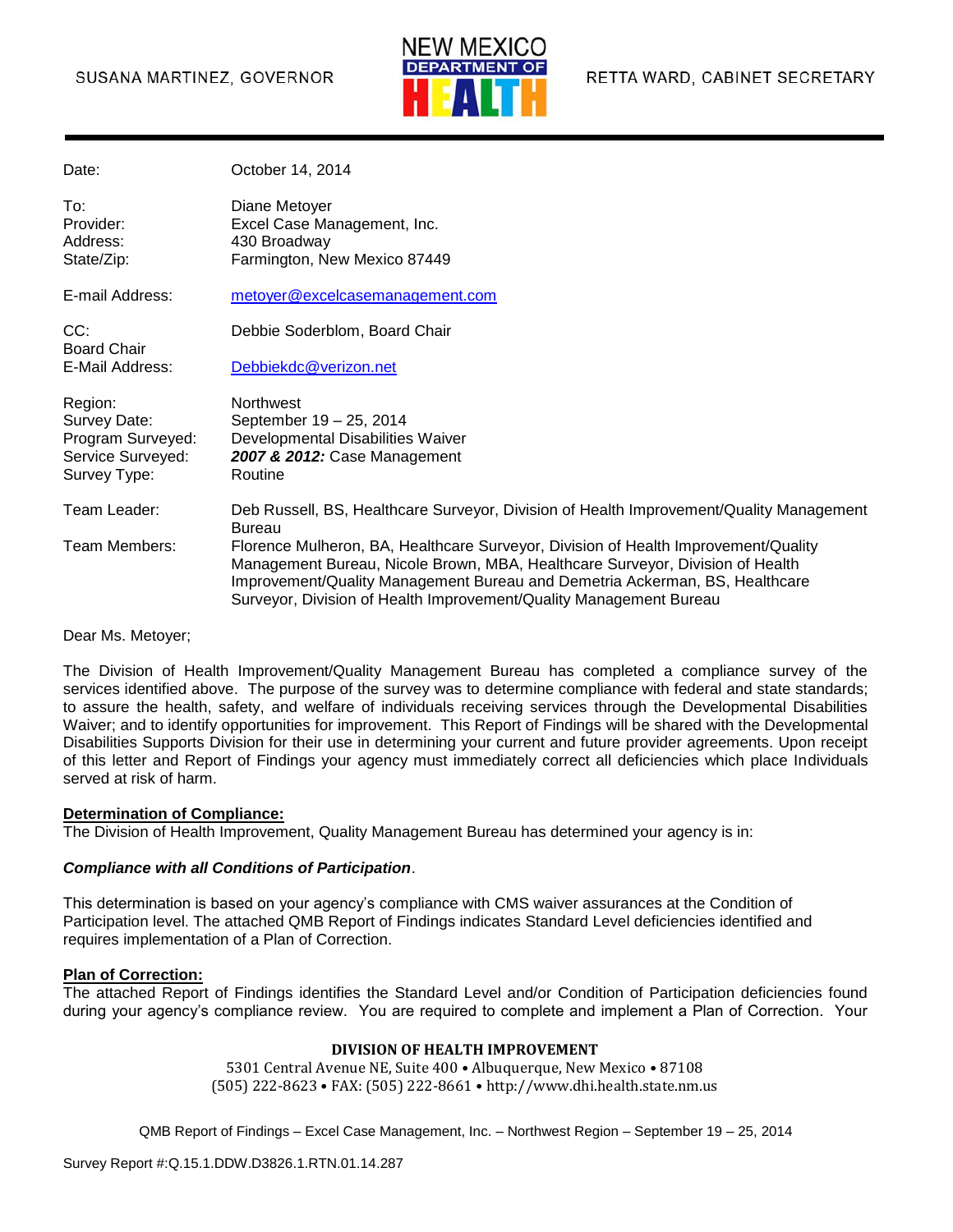agency has a total of 45 business days (10 business days to submit your POC for approval and 35 days to implement your *approved* Plan of Correction) from the receipt of this letter.

#### **Submission of your Plan of Correction:**

Please submit your agency's Plan of Correction in the space on the two right columns of the Report of Findings. *(See attachment "A" for additional guidance in completing the Plan of Correction)*.

Within 10 business days of receipt of this letter your agency Plan of Correction must be submitted to the parties below:

#### **1. Quality Management Bureau, Attention: Plan of Correction Coordinator 5301 Central Ave. NE Suite 400 Albuquerque, NM 87108**

#### **2. Developmental Disabilities Supports Division Regional Office for region of service surveyed**

Upon notification from QMB that your *Plan of Correction has been approved*, you must implement all remedies and corrective actions to come into compliance. If your Plan of Correction is denied, you must resubmit a revised plan as soon as possible for approval, as your POC approval and all remedies must be completed within 45 business days of the receipt of this letter.

Failure to submit your POC within the allotted 10 business days or complete and implement your Plan of Correction within the total 45 business days allowed may result in the imposition of a \$200 per day Civil Monetary Penalty until it is received, completed and/or implemented.

#### **Request for Informal Reconsideration of Findings (IRF):**

If you disagree with a finding of deficient practice, you have 10 business days upon receipt of this notice to request an IRF. Submit your request for an IRF in writing to:

> QMB Deputy Bureau Chief 5301 Central Ave NE Suite #400 Albuquerque, NM 87108 Attention: IRF request

See Attachment "C" for additional guidance in completing the request for Informal Reconsideration of Findings. The request for an IRF will not delay the implementation of your Plan of Correction which must be completed within 45 total business days (10 business days to submit your POC for approval and 35 days to implement your *approved* Plan of Correction). Providers may not appeal the nature or interpretation of the standard or regulation, the team composition or sampling methodology. If the IRF approves the modification or removal of a finding, you will be advised of any changes.

Please call the Plan of Correction Coordinator at 505-231-7436 if you have questions about the Report of Findings or Plan of Correction. Thank you for your cooperation and for the work you perform.

Sincerely,

Deb Russell, BS

Deb Russell, BS Team Lead/Healthcare Surveyor Division of Health Improvement Quality Management Bureau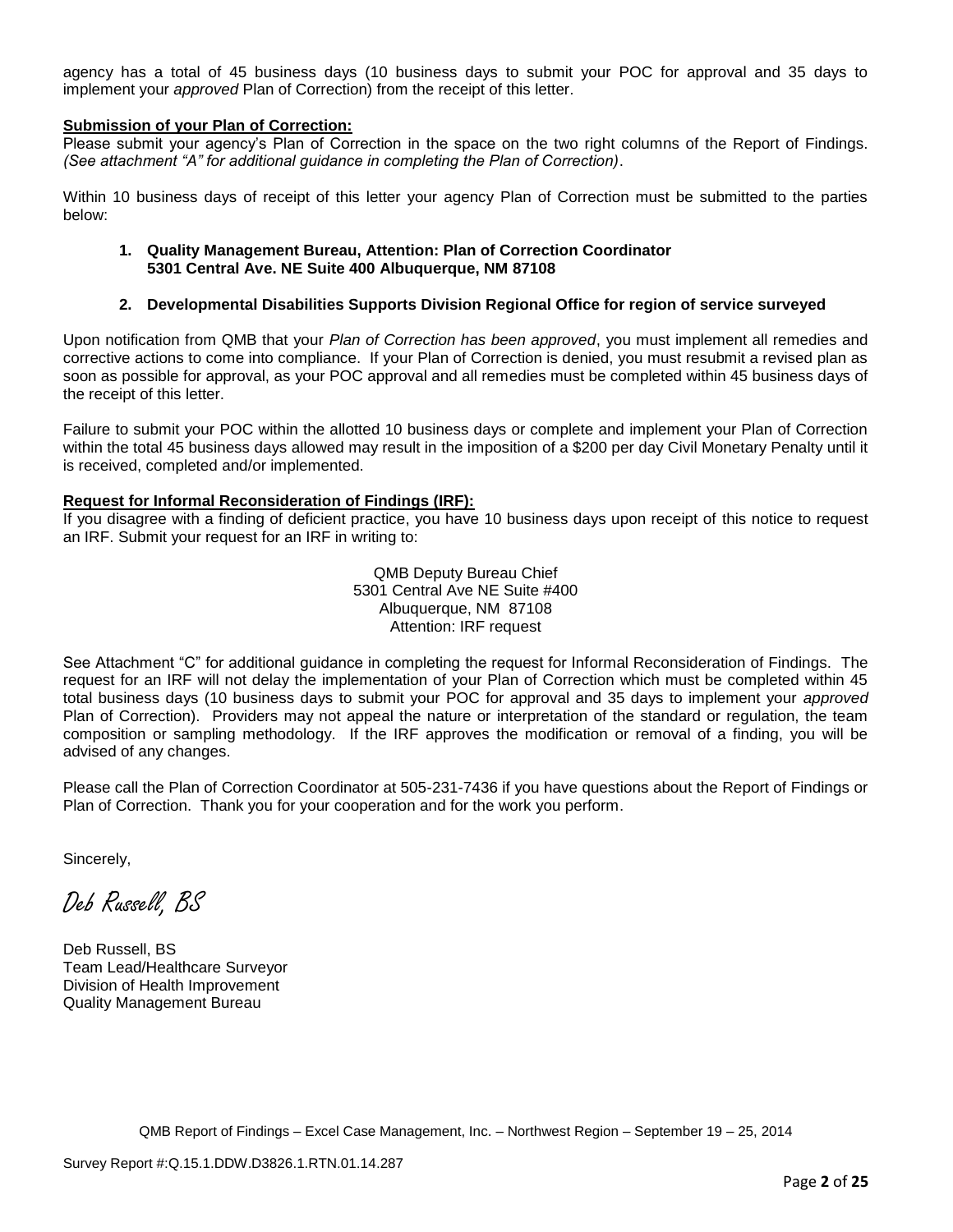| <b>Survey Process Employed:</b>                           |                                                                                                                                         |                                                                                                                                                |
|-----------------------------------------------------------|-----------------------------------------------------------------------------------------------------------------------------------------|------------------------------------------------------------------------------------------------------------------------------------------------|
| <b>Entrance Conference Date:</b>                          | <b>Excel Case Management, Inc.</b><br>Agency Declined Entrance on 9/22/2014.<br>#207 reported the agency was familiar with the process. |                                                                                                                                                |
|                                                           | <b>DOH/DHI/QMB</b>                                                                                                                      | Deb Russell, BS, Team Lead/Healthcare Surveyor<br>Florence Mulheron, BA, Healthcare Surveyor                                                   |
| <b>Exit Conference Date:</b>                              | September 25, 2014                                                                                                                      |                                                                                                                                                |
| Present:                                                  |                                                                                                                                         | <b>Excel Case Management, Inc.</b><br>Diane Metoyer, Executive Director<br>Shanin Arp, Case Manager Supervisor                                 |
|                                                           | <b>DOH/DHI/QMB</b>                                                                                                                      | Deb Russell, BS, Team Lead/Healthcare Surveyor<br>Florence Mulheron, BA, Healthcare Surveyor                                                   |
|                                                           |                                                                                                                                         | <b>DDSD - Northwest Regional Office</b><br>Cathy Saxton, Case Management Coordinator<br>Crystal Wright, Regional Office Manager, via telephone |
| Administrative Locations Visited                          | Number:                                                                                                                                 | 1                                                                                                                                              |
| <b>Total Sample Size</b>                                  | Number:                                                                                                                                 | 24<br>3 - Jackson Class Members<br>21 - Non-Jackson Class Members                                                                              |
| Persons Served Records Reviewed                           | Number:                                                                                                                                 | 24                                                                                                                                             |
| Total Number of Secondary Freedom of<br>Choices Reviewed: | Number:                                                                                                                                 | 118                                                                                                                                            |
| Case Managers Interviewed                                 | Number:                                                                                                                                 | 7                                                                                                                                              |
| Case Mgt Personnel Records Reviewed                       | Number:                                                                                                                                 | $\overline{7}$                                                                                                                                 |

Administrative Files Reviewed

- Medicaid Billing/Reimbursement Records for all Services Provided
- Accreditation Records
- Individual Medical and Program Case Files, including, but not limited to:
	- o Individual Service Plans
		- o Progress on Identified Outcomes
		- o Healthcare Plans
		- o Medical Emergency Response Plans
		- o Therapy Evaluations and Plans
		- o Healthcare Documentation Regarding Appointments and Required Follow-Up
		- o Other Required Health Information
- Internal Incident Management Reports and System Process
- Personnel Files
- Staff Training Records, Including Competency Interviews with Staff
- Agency Policy and Procedure Manual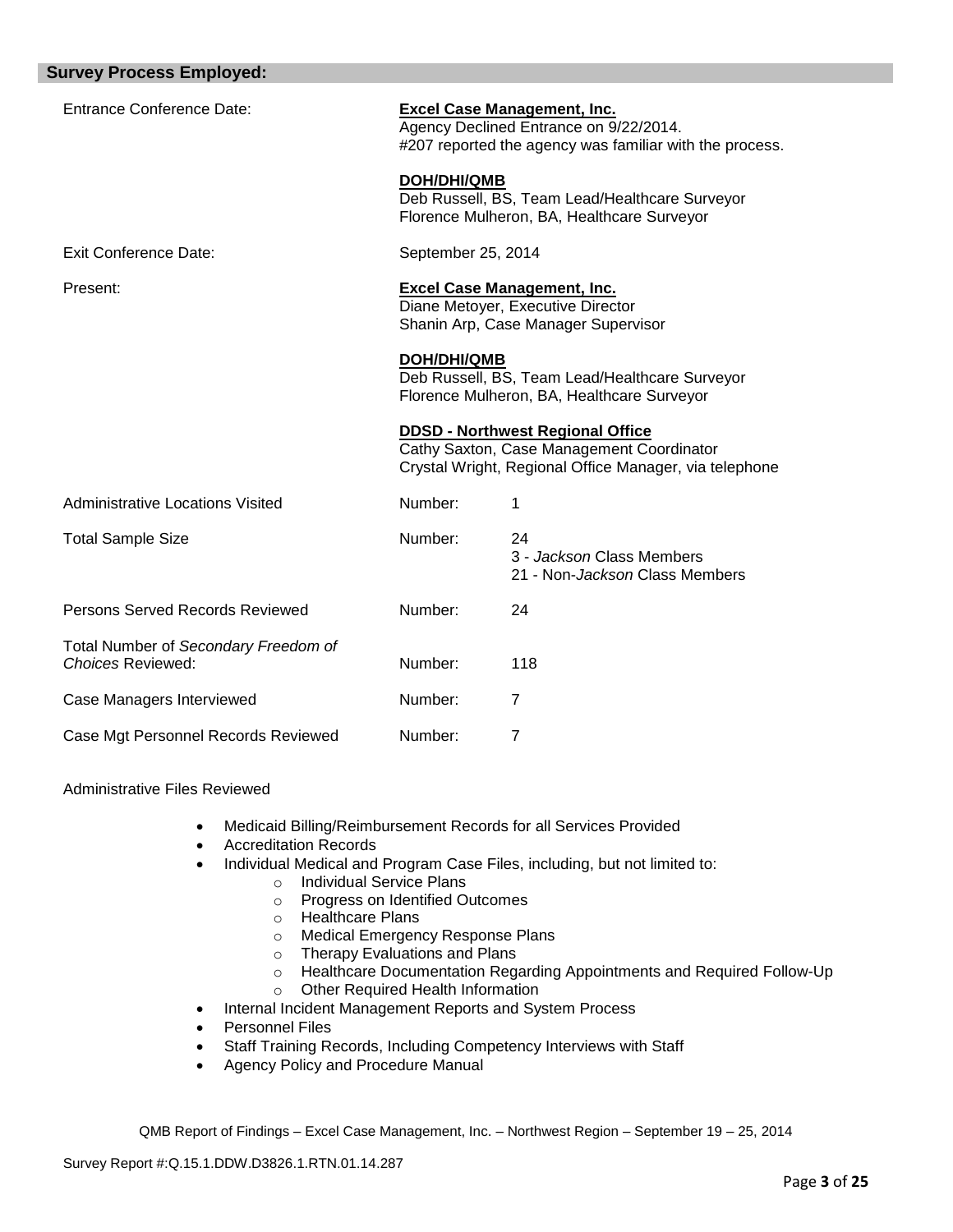- Caregiver Criminal History Screening Records
- Consolidated Online Registry/Employee Abuse Registry
- Quality Assurance / Improvement Plan
- CC: Distribution List: DOH Division of Health Improvement
	- DOH Developmental Disabilities Supports Division
	- DOH Office of Internal Audit
	- HSD Medical Assistance Division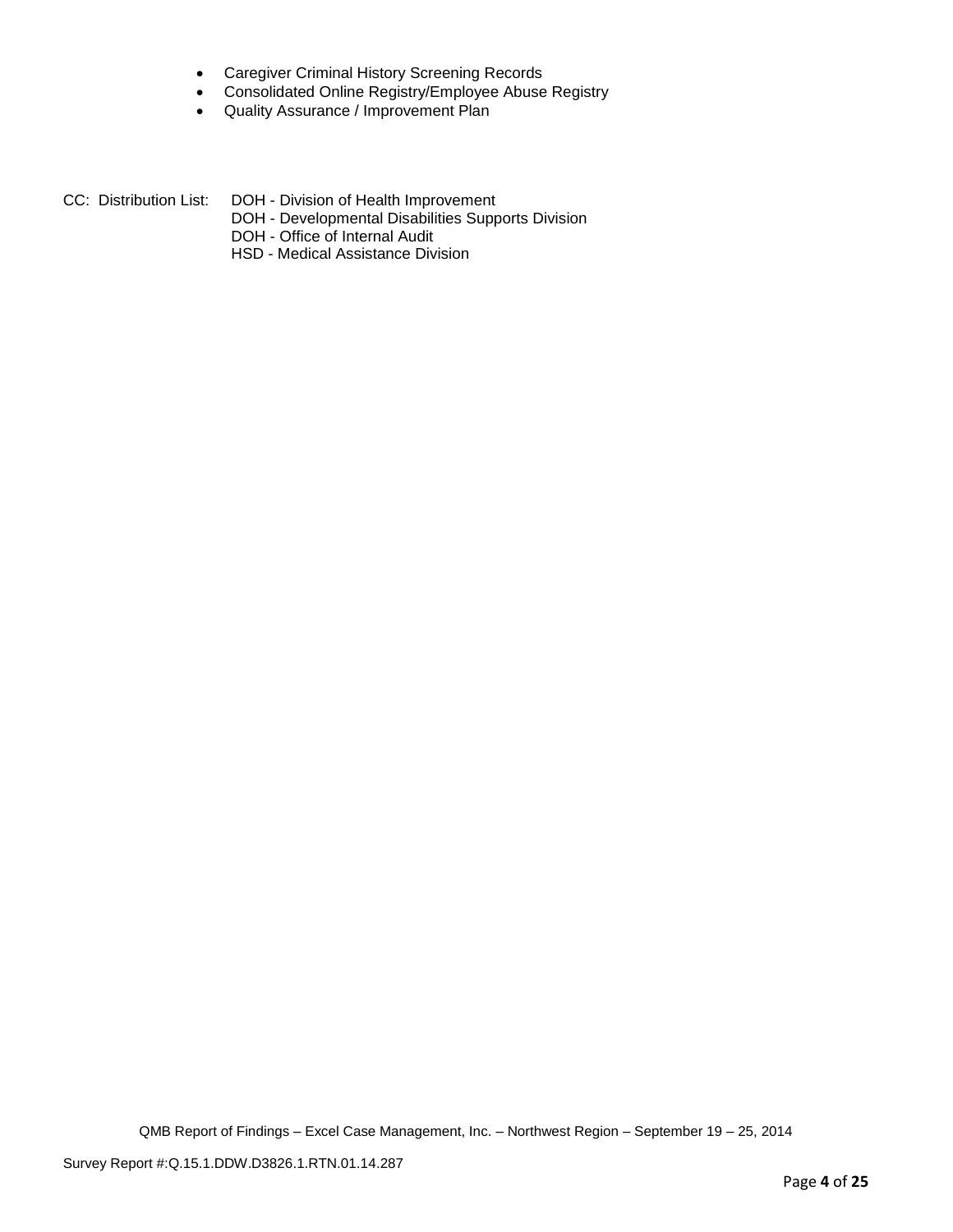## **Attachment A**

## **Provider Instructions for Completing the QMB Plan of Correction (POC) Process**

### *Introduction:*

After a QMB Compliance Survey, your QMB Report of Findings will be sent to you via e-mail.

Each provider must develop and implement a Plan of Correction (POC) that identifies specific quality assurance and quality improvement activities the agency will implement to correct deficiencies and prevent continued deficiencies and non-compliance.

Agencies must submit their Plan of Correction within ten (10) business days from the date you receive the QMB Report of Findings. (Providers who do not submit a POC within 10 business days may be referred to the Internal Review Committee [IRC] for possible actions or sanctions).

Agencies must fully implement their approved Plan of Correction within 45 business days (10 business days to submit your POC for approval and 35 days to implement your approved Plan of Correction) from the date they receive the QMB Report of Findings (Providers who fail to complete a POC within the 45 business days allowed will be referred to the IRC for possible actions or sanctions.)

If you have questions about the Plan of Correction process, call the Plan of Correction Coordinator at 505- 231-7436 or email at Anthony.Fragua@state.nm.us. Requests for technical assistance must be requested through your Regional DDSD Office.

The POC process cannot resolve disputes regarding findings. If you wish to dispute a finding on the official Report of Findings, you must file an Informal Reconsideration of Findings (IRF) request within ten (10) business days of receiving your report. Please note that you must still submit a POC for findings that are in question (see Attachment "C").

### *Instructions for Completing Agency POC:*

### *Required Content*

Your Plan of Correction should provide a step-by-step description of the methods to correct each deficient practice to prevent recurrence and information that ensures the regulation cited is in compliance. The remedies noted in your POC are expected to be added to your Agency's required, annual Quality Assurance Plan.

If a deficiency has already been corrected, the plan should state how it was corrected, the completion date (date the correction was accomplished), and how possible recurrence of the deficiency will be prevented.

### *The Plan of Correction must address the six required Center for Medicare and Medicaid Services (CMS) core elements to address each deficiency cited in the Report of Findings:*

- 1. How the specific and realistic corrective action will be accomplished for individuals found to have been affected by the deficient practice.
- 2. How the agency will identify other individuals who have the potential to be affected by the same deficient practice, and how the agency will act to protect individuals in similar situations.
- 3. What QA measures will be put into place or systemic changes made to ensure that the deficient practice will not recur
- 4. Indicate how the agency plans to monitor its performance to make sure that solutions are sustained. The agency must develop a QA plan for ensuring that correction is achieved and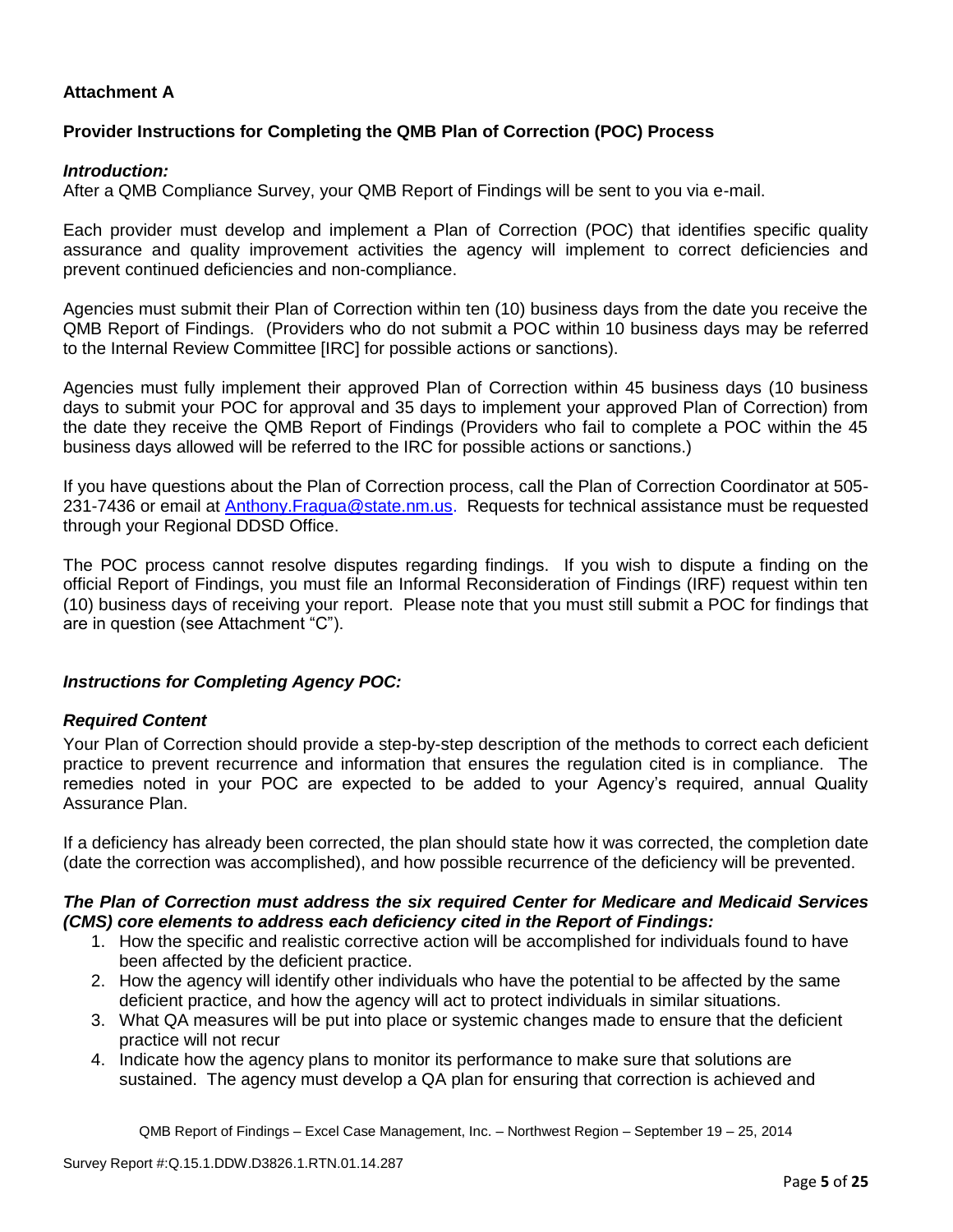sustained. This QA plan must be implemented, and the corrective action evaluated for its effectiveness. The plan of correction is integrated into the agency quality assurance system; and

- 5. Include dates when corrective action will be completed. The corrective action completion dates must be acceptable to the State.
- 6. The POC must be signed and dated by the agency director or other authorized official.

*The following details should be considered when developing your Plan of Correction:*

- Details about how and when Consumer, Personnel and Residential files are audited by Agency personnel to ensure they contain required documents;
- Information about how Medication Administration Records are reviewed to verify they contain all required information before they are distributed, as they are being used, and after they are completed;
- Your processes for ensuring that all staff are trained in Core Competencies, Abuse, Neglect and Exploitation Reporting, and Individual-Specific service requirements, etc;
- How accuracy in Billing/Reimbursement documentation is assured;
- How health, safety is assured;
- For Case Management Providers, how Individual Specific Plans are reviewed to verify they meet requirements, how the timeliness of LOC packet submissions and consumer visits are tracked;
- Your process for gathering, analyzing and responding to Quality data indicators; and,
- Details about Quality Targets in various areas, current status, analyses about why targets were not met, and remedies implemented.

*Note:* **Instruction or in-service of staff alone may not be a sufficient plan of correction.** This is a good first step toward correction, but additional steps must be taken to ensure the deficiency is corrected and will not recur.

# *Completion Dates*

- The plan of correction must include a **completion date** (entered in the far right-hand column) for each finding. Be sure the date is **realistic** in the amount of time your Agency will need to correct the deficiency; not to exceed 45 total business days.
- Direct care issues should be corrected immediately and monitored appropriately.
- Some deficiencies may require a staged plan to accomplish total correction.
- Deficiencies requiring replacement of equipment, etc., may require more time to accomplish correction but should show reasonable time frames.

# *Initial Submission of the Plan of Correction Requirements*

- 1. The Plan of Correction must be completed on the official QMB Survey Report of Findings/Plan of Correction Form and received by QMB within ten (10) business days from the date you received the report of findings.
- 2. For questions about the POC process, call the POC Coordinator, Anthony Fragua at 505-231-7436 for assistance.
- 3. For Technical Assistance (TA) in developing or implementing your POC, contact your Regional DDSD Office.
- 4. Submit your POC to Anthony Fragua, POC Coordinator in any of the following ways:
	- a. Electronically at Anthony.Fragua@state.nm.us *(preferred method)*
		- b. Fax to 505-222-8661, or
		- c. Mail to POC Coordinator, 5301 Central Avenue NE, Suite 400, Albuquerque, NM 87108
- 5. Do not submit supporting documentation (evidence of compliance) to QMB until after your POC has been approved by the QMB.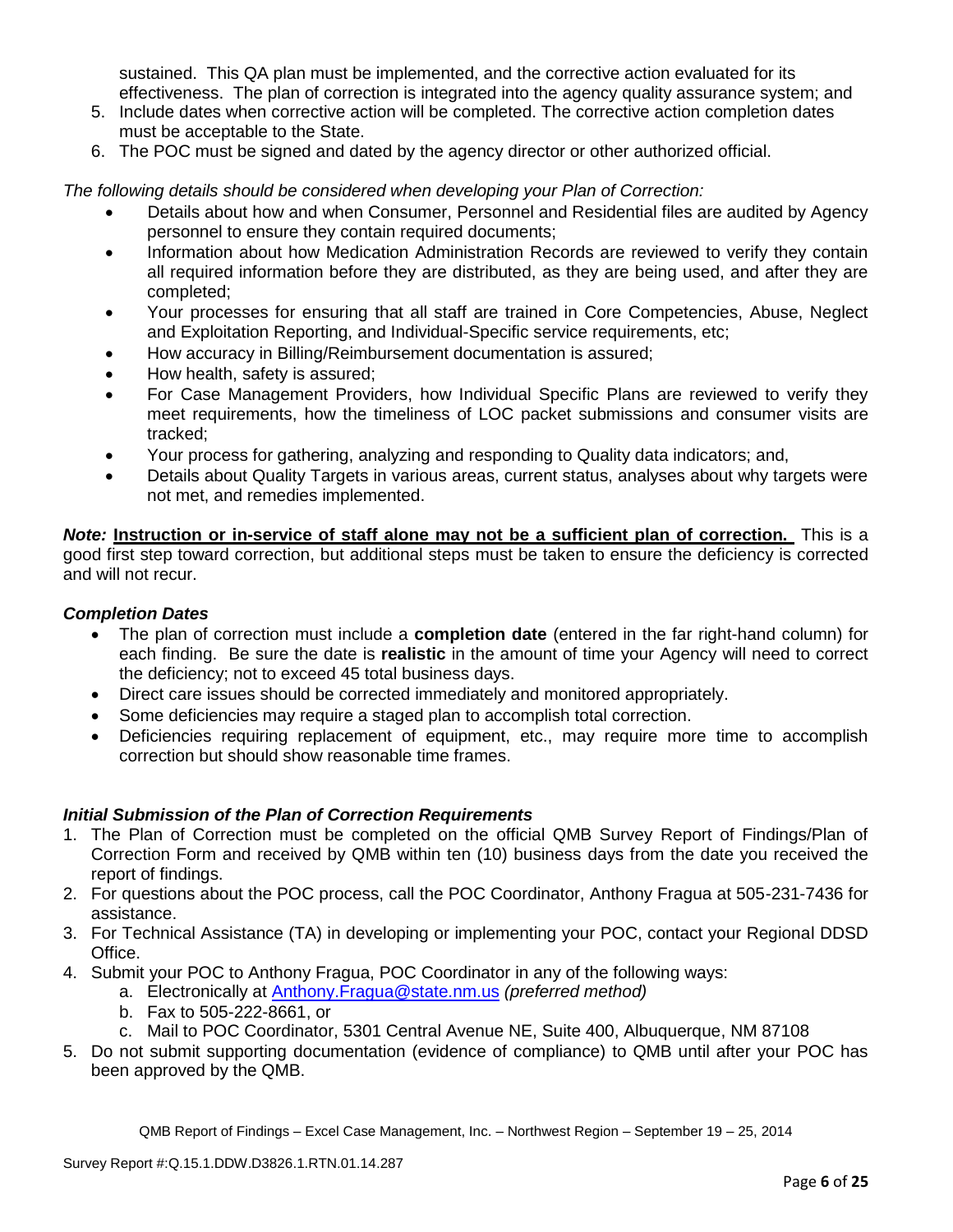- 6. QMB will notify you when your POC has been "approved" or "denied."
	- a. During this time, whether your POC is "approved," or "denied," you will have a maximum of 45 business days from the date of receipt of your Report of Findings to correct all survey deficiencies.
	- b. If your POC is denied, it must be revised and resubmitted as soon as possible, as the 45 business day limit is in effect.
	- c. If your POC is denied a second time your agency may be referred to the Internal Review Committee.
	- d. You will receive written confirmation when your POC has been approved by QMB and a final deadline for completion of your POC.
	- e. Please note that all POC correspondence will be sent electronically unless otherwise requested.
- 7. Failure to submit your POC within 10 business days without prior approval of an extension by QMB will result in a referral to the Internal Review Committee and the possible implementation of monetary penalties and/or sanctions.

### *POC Document Submission Requirements*

Once your POC has been approved by the QMB Plan of Correction Coordinator you must submit copies of documents as evidence that all deficiencies have been corrected, as follows.

- 1. Your internal documents are due within a *maximum* of 45 business days of receipt of your Report of Findings.
- 2. It is preferred that you submit your documents via USPS or other carrier (scanned and saved to CD/DVD disc, flash drive, etc.). If the documents do not contain protected Health information (PHI) the preferred method is that you submit your documents electronically (scanned and attached to e-mails).
- 3. All submitted documents *must be annotated*; please be sure the tag numbers and Identification numbers are indicated on each document submitted. Documents which are not annotated with the Tag number and Identification number may not be accepted.
- 4. Do not submit original documents; Please provide copies or scanned electronic files for evidence. Originals must be maintained in the agency file(s) per DDSD Standards.
- 5. In lieu of some documents, you may submit copies of file or home audit forms that clearly indicate cited deficiencies have been corrected, other attestations of correction must be approved by the Plan of Correction Coordinator prior to their submission.
- 6. When billing deficiencies are cited, you must provide documentation to justify billing and/or void and adjust forms submitted to Xerox State Healthcare, LLC for the deficiencies cited in the Report of Findings. In addition to this, we ask that you submit:
	- a. Evidence of an internal audit of billing/reimbursement conducted for a sample of individuals and timeframes of your choosing to verify POC implementation;
	- b. Copies of "void and adjust" forms submitted to Xerox State Healthcare, LLC to correct all unjustified units identified and submitted for payment during your internal audit.

Revisions, Modifications or Extensions to your Plan of Correction (post QMB approval) must be made in writing and submitted to the Plan of Correction Coordinator, prior to the due date and are approved on a case-by-case basis. No changes may be made to your POC or the timeframes for implementation without written approval of the POC Coordinator.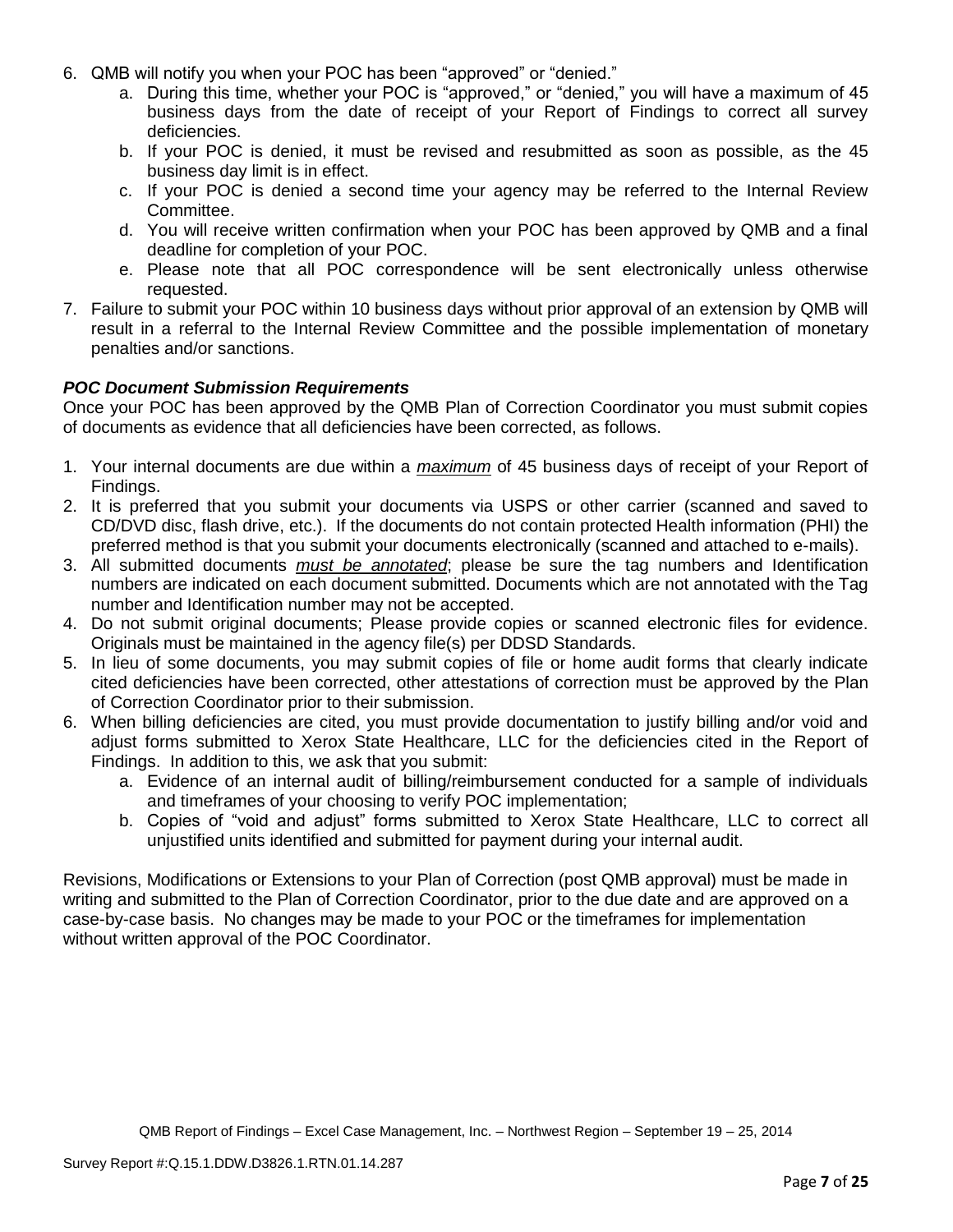## **Department of Health, Division of Health Improvement QMB Determination of Compliance Process**

The Division of Health Improvement, Quality Management Bureau (QMB) surveys compliance of the Developmental Disabilities Waiver (DDW) standards and state and federal regulations. QMB has grouped the CMS assurances into five Service Domains: Level of Care; Plan of Care; Qualified Providers; Health, Welfare and Safety; and Administrative Oversight (note that Administrative Oversight listed in this document is not the same as the CMS assurance of Administrative Authority. Used in this context it is related to the agency's operational policies and procedures, Quality Management system and Medicaid billing and reimbursement processes.)

The QMB Determination of Compliance process is based on provider compliance or non-compliance with standards and regulations identified in the QMB Report of Findings. All deficiencies (non-compliance with standards and regulations) are identified and cited as either a Standard level deficiency or a Condition of Participation level deficiency in the QMB Reports of Findings. All deficiencies require corrective action when non-compliance is identified.

Within the QMB Service Domains there are fundamental regulations, standards, or policies with which a provider must be in essential compliance in order to ensure the health and welfare of individuals served known as Conditions of Participation (CoPs).

The Determination of Compliance for each service type is based on a provider's compliance with CoPs in three (3) Service Domains.

Case Management Services:

- Level of Care
- Plan of Care
- Qualified Providers

Community Inclusion Supports/ Living Supports:

- Qualified Provider
- Plan of Care
- Health, Welfare and Safety

# **Conditions of Participation (CoPs)**

A CoP is an identified fundamental regulation, standard, or policy with which a provider must be in compliance in order to ensure the health and welfare of individuals served. CoPs are based on the Centers for Medicare and Medicaid Services, Home and Community-Based Waiver required assurances. A provider must be in compliance with CoPs to participate as a waiver provider.

QMB surveyors use professional judgment when reviewing the critical elements of each standard and regulation to determine when non-compliance with a standard level deficiency rises to the level of a CoP out of compliance. Only some deficiencies can rise to the level of a CoP. (See the next section for a list of CoPs.) The QMB survey team analyzes the relevant finding in terms of scope, actual harm or potential for harm, unique situations, patterns of performance, and other factors to determine if there is the potential for a negative outcome which would rise to the level of a CoP. A Standard level deficiency becomes a CoP out of compliance when the team's analysis establishes that there is an identified potential for significant harm or actual harm. It is then cited as a CoP out of compliance. If the deficiency does not rise to the level of a CoP out of compliance, it is cited as a Standard Level Deficiency.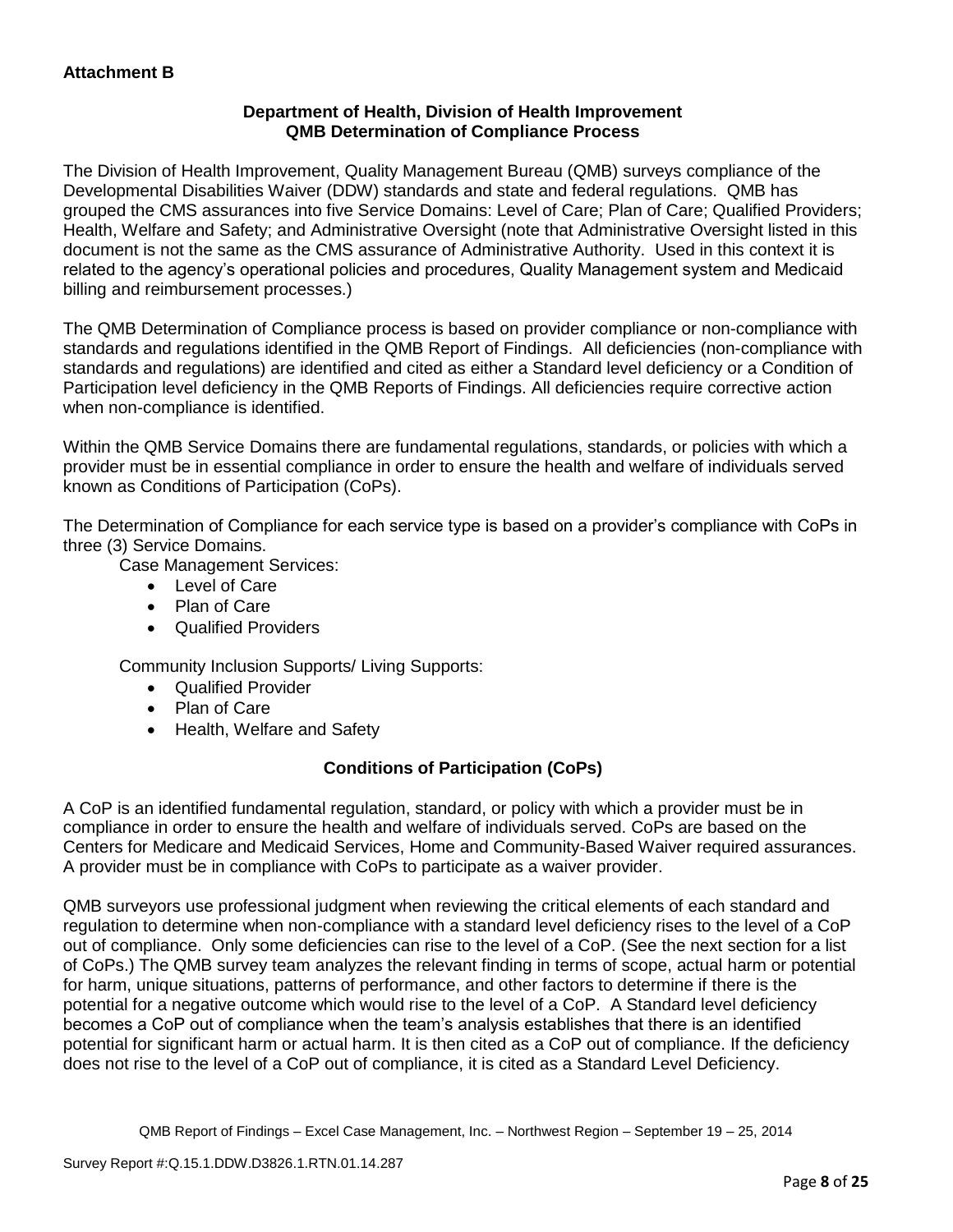The Division of Health Improvement (DHI) and the Developmental Disabilities Supports Division (DDSD) collaborated to revise the current Conditions of Participation (CoPs). There are seven Conditions of Participation in which providers must be in compliance.

# **CoPs and Service Domains for Case Management Supports are as follows:**

# **Service Domain: Level of Care**

- Condition of Participation:
- 1. **Level of Care**: The Case Manager shall complete all required elements of the Long Term Care Assessment Abstract (LTCAA) to ensure ongoing eligibility for waiver services.

# **Service Domain: Plan of Care**

Condition of Participation:

2. **Individual Service Plan (ISP) Creation and Development**: Each individual shall have an ISP. The ISP shall be developed in accordance with DDSD regulations and standards and is updated at least annually or when warranted by changes in the individual's needs.

Condition of Participation:

3. **ISP Monitoring and Evaluation:** The Case Manager shall ensure the health and welfare of the individual through monitoring the implementation of ISP desired outcomes.

# **CoPs and Service Domain for ALL Service Providers is as follows:**

# **Service Domain: Qualified Providers**

- Condition of Participation:
- 4. **Qualified Providers**: Agencies shall ensure support staff has completed criminal background screening and all mandated trainings as required by the DDSD.

# **CoPs and Service Domains for Living Supports and Inclusion Supports are as follows:**

### **Service Domain: Plan of Care**

Condition of Participation:

5. **ISP Implementation**: Services provided shall be consistent with the components of the ISP and implemented to achieve desired outcomes.

# **Service Domain: Health, Welfare and Safety**

Condition of Participation:

6. **Individual Health, Safety and Welfare: (Safety)** Individuals have the right to live and work in a safe environment.

Condition of Participation:

7. **Individual Health, Safety and Welfare (Healthcare Oversight)**: The provider shall support individuals to access needed healthcare services in a timely manner. Nursing, healthcare services and healthcare oversight shall be available and provided as needed to address individuals' health, safety and welfare...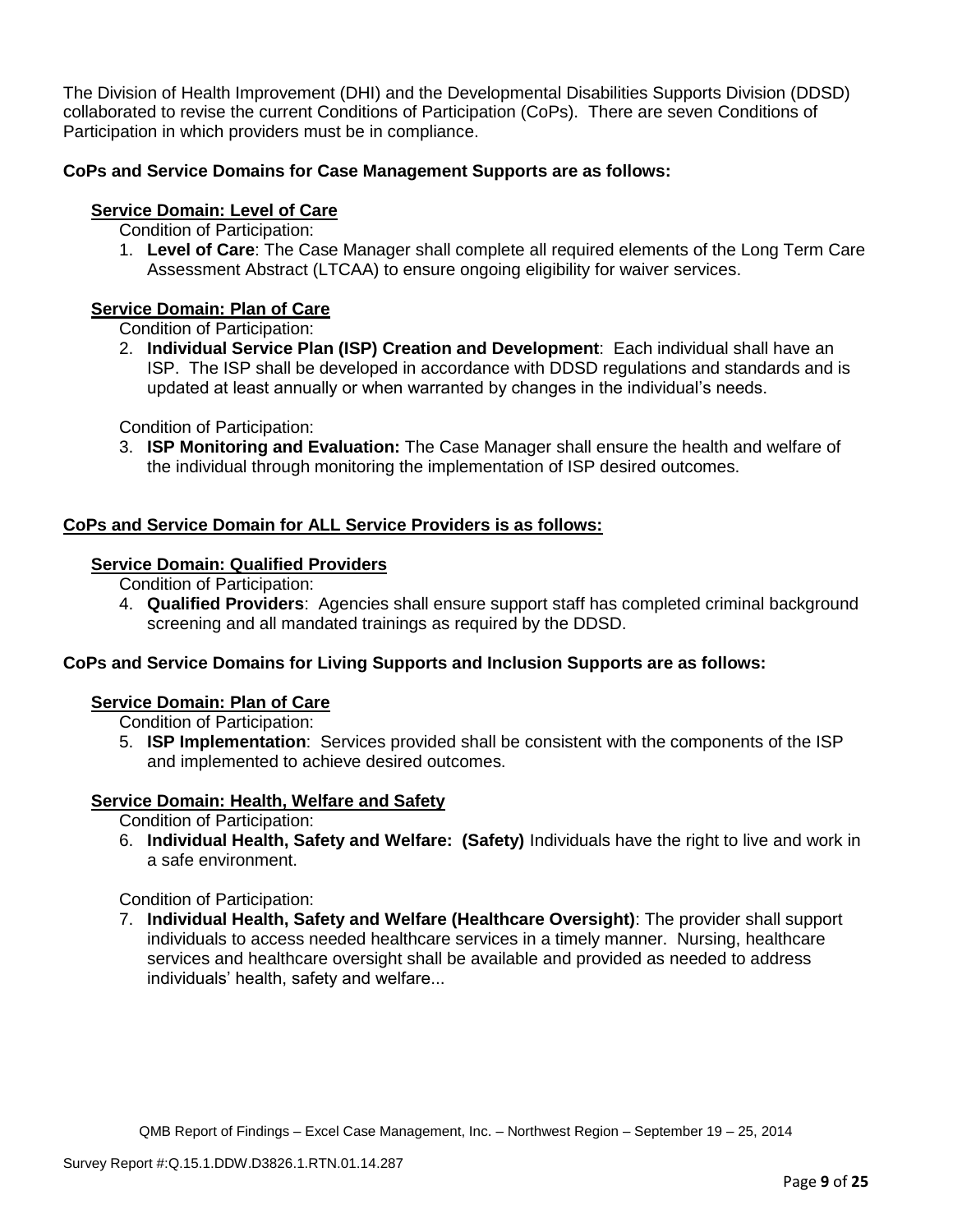### **QMB Determinations of Compliance**

### Compliance with Conditions of Participation

The QMB determination of *Compliance with Conditions of Participation* indicates that a provider is in compliance with all Conditions of Participation, (CoP). The agency has obtained a level of compliance such that there is a minimal potential for harm to individuals' health and safety. To qualify for a determination of Compliance with Conditions of Participation, the provider must be in compliance with all Conditions of Participation in all relevant Service Domains. The agency may also have Standard level deficiencies (deficiencies which are not at the condition level) out of compliance in any of the Service Domains.

### Partial-Compliance with Conditions of Participation

The QMB determination of *Partial-Compliance with Conditions of Participation* indicates that a provider is out of compliance with Conditions of Participation in one (1) to two (2) Service Domains. The agency may have one or more Condition level tags within a Service Domain. This partialcompliance, if not corrected, may result in a serious negative outcome or the potential for more than minimal harm to individuals' health and safety. The agency may also have Standard level deficiencies (deficiencies which are not at the condition level) in any of the Service Domains.

Providers receiving a repeat determination of Partial-Compliance for repeat deficiencies at the level of a Condition in any Service Domain may be referred by the Quality Management Bureau to the Internal Review Committee (IRC) for consideration of remedies and possible actions or sanctions.

### Non-Compliance with Conditions of Participation

The QMB determination of *Non-Compliance with Conditions of Participation* indicates a provider is significantly out of compliance with Conditions of Participation in multiple Service Domains. The agency may have one or more Condition level tags in each of 3 relevant Service Domains. This non-compliance, if not corrected, may result in a serious negative outcome or the potential for more than minimal harm to individuals' health and safety. The agency may also have Standard level deficiencies (deficiencies which are not at the condition level) in any of the Service Domains

Providers receiving a repeat determination of Non-Compliance will be referred by Quality Management Bureau to the Internal Review Committee (IRC) for consideration of remedies and possible actions or sanctions.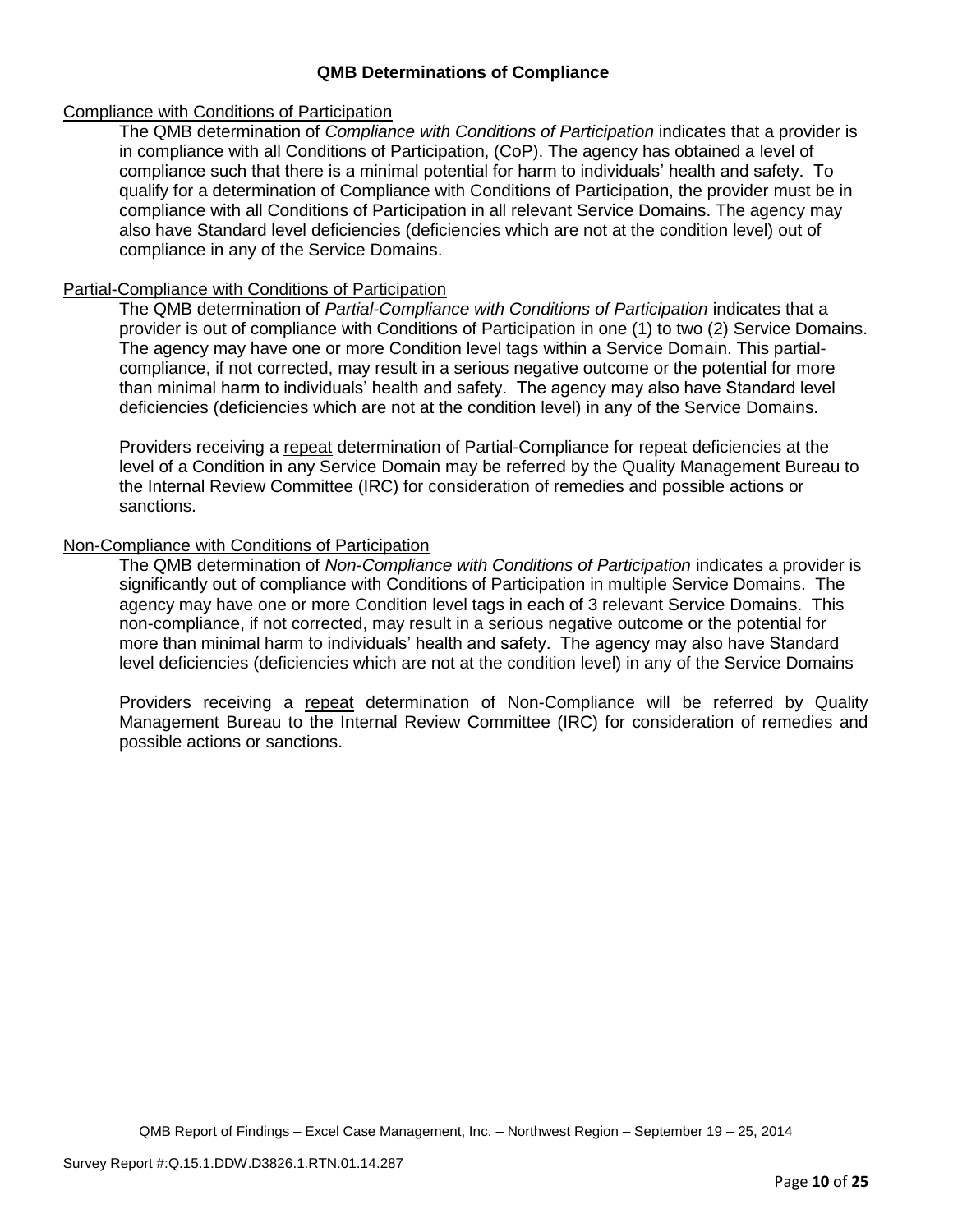### **Guidelines for the Provider Informal Reconsideration of Finding (IRF) Process**

# **Introduction:**

Throughout the QMB Survey process, surveyors are openly communicating with providers. Open communication means surveyors have clarified issues and/or requested missing information before completing the review through the use of the signed/dated "Document Request," or "Administrative Needs," etc. forms. Regardless, there may still be instances where the provider disagrees with a specific finding. Providers may use the following process to informally dispute a finding.

# **Instructions:**

- 1. The Informal Reconsideration of the Finding (IRF) request must be received in writing to the QMB Deputy Bureau Chief **within 10 business days** of receipt of the final Report of Findings.
- 2. The written request for an IRF *must* be completed on the QMB Request for Informal Reconsideration of Finding form available on the QMB website:<http://dhi.health.state.nm.us/qmb>
- 3. The written request for an IRF must specify in detail the request for reconsideration and why the finding is inaccurate.
- 4. The IRF request must include all supporting documentation or evidence.
- 5. If you have questions about the IRC process, email the IRF Chairperson, Crystal Lopez-Beck at [crystal.lopez-beck@state.nm.us](mailto:crystal.lopez-beck@state.nm.us) for assistance.

# **The following limitations apply to the IRF process:**

- The written request for an IRF and all supporting evidence must be received within 10 business days.
- Findings based on evidence requested during the survey and not provided may not be subject to reconsideration.
- The supporting documentation must be new evidence not previously reviewed or requested by the survey team.
- Providers must continue to complete their Plan of Correction during the IRF process
- Providers may not request an IRF to challenge the sampling methodology.
- Providers may not request an IRF based on disagreement with the nature of the standard or regulation.
- Providers may not request an IRF to challenge the team composition.
- Providers may not request an IRF to challenge the DHI/QMB determination of compliance or the length of their DDSD provider contract.

A Provider forfeits the right to an IRF if the request is not received within 10 business days of receiving the report and/or does not include all supporting documentation or evidence to show compliance with the standards and regulations.

The IRF Committee will review the request, the Provider will be notified in writing of the ruling; no face-toface meeting will be conducted.

When a Provider requests that a finding be reconsidered, it does not stop or delay the Plan of Correction process. **Providers must continue to complete the Plan of Correction, including the finding in dispute regardless of the IRF status.** If a finding is removed or modified, it will be noted and removed or modified from the Report of Findings. It should be noted that in some cases a Plan of Correction may be completed prior to the IRF process being completed. The provider will be notified in writing on the decisions of the IRF committee.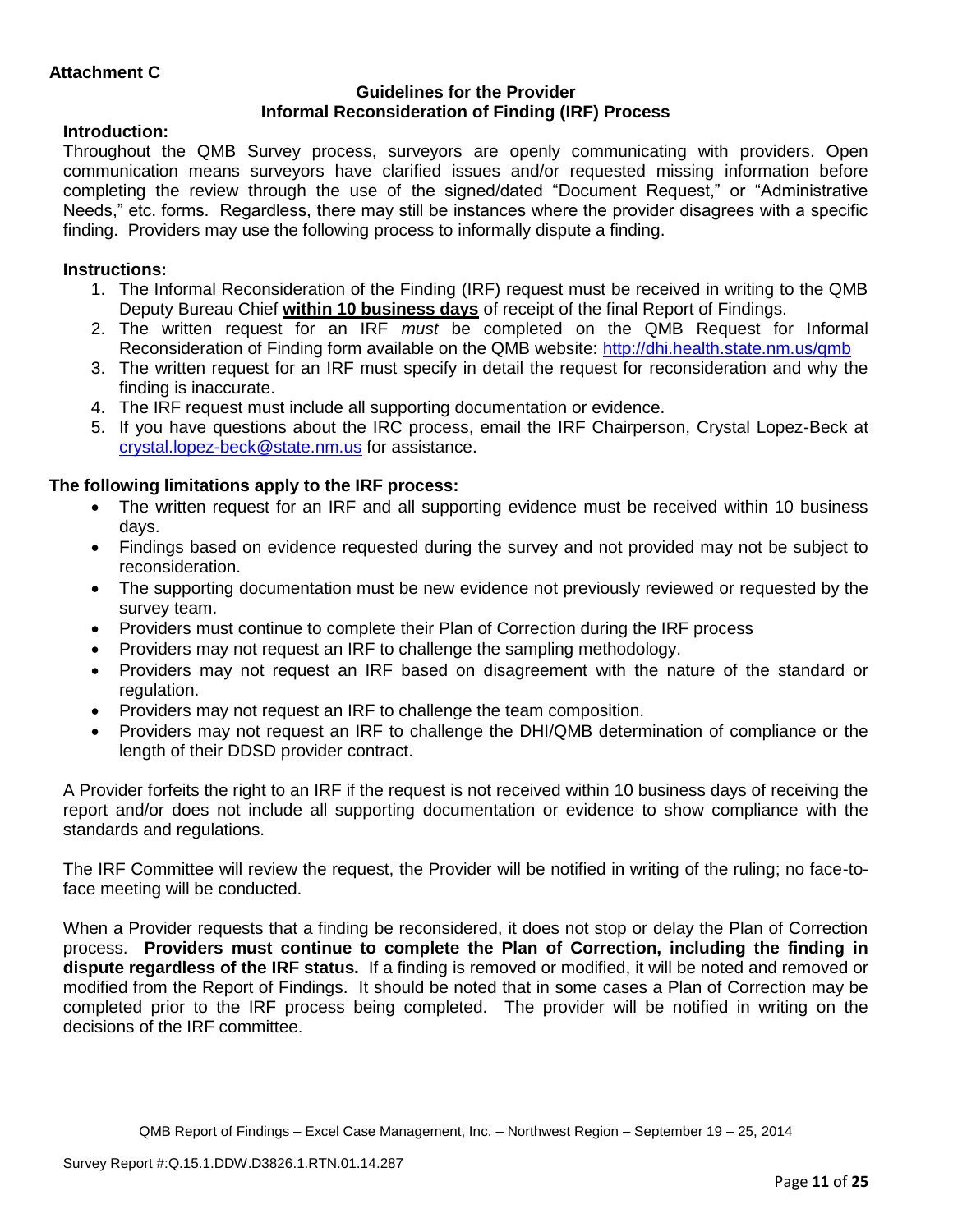| Agency:                 | Excel Case Management, Inc. - Northwest Region |
|-------------------------|------------------------------------------------|
| Program:                | Developmental Disabilities Waiver              |
| Service:                | 2012: Case Management                          |
|                         | 2007: Case Management                          |
| <b>Monitoring Type:</b> | <b>Routine Survey</b>                          |
| <b>Survey Date:</b>     | September 19 - 25, 2014                        |

| <b>Standard of Care</b>                                                                                                                                                                                                                                                                                                                                                                                                                                                                                                                                                                                                              | <b>Deficiencies</b>                                                                                                                                                                                                                                                                                                                                                                                                                                                                            | <b>Agency Plan of Correction, On-going</b><br><b>QA/QI &amp; Responsible Party</b>                                                                                                                                                                                       | <b>Date</b><br><b>Due</b> |
|--------------------------------------------------------------------------------------------------------------------------------------------------------------------------------------------------------------------------------------------------------------------------------------------------------------------------------------------------------------------------------------------------------------------------------------------------------------------------------------------------------------------------------------------------------------------------------------------------------------------------------------|------------------------------------------------------------------------------------------------------------------------------------------------------------------------------------------------------------------------------------------------------------------------------------------------------------------------------------------------------------------------------------------------------------------------------------------------------------------------------------------------|--------------------------------------------------------------------------------------------------------------------------------------------------------------------------------------------------------------------------------------------------------------------------|---------------------------|
| least annually or when warranted by changes in the waiver participants' needs.                                                                                                                                                                                                                                                                                                                                                                                                                                                                                                                                                       |                                                                                                                                                                                                                                                                                                                                                                                                                                                                                                | Service Domain: Plan of Care - ISP Development & Monitoring – Service plans address all participates' assessed needs (including<br>health and safety risk factors) and goals, either by waiver services or through other means. Services plans are updated or revised at |                           |
| Tag #1A08 Agency Case File                                                                                                                                                                                                                                                                                                                                                                                                                                                                                                                                                                                                           | <b>Standard Level Deficiency</b>                                                                                                                                                                                                                                                                                                                                                                                                                                                               |                                                                                                                                                                                                                                                                          |                           |
| Developmental Disabilities (DD) Waiver Service<br>Standards effective 11/1/2012 revised 4/23/2013<br><b>CHAPTER 4 (CMgt) I. Case Management</b><br>Services: 1. Scope of Services: S. Maintain a<br>complete record for the individual's DDW<br>services, as specified in DDSD Consumer<br><b>Records Requirements Policy;</b>                                                                                                                                                                                                                                                                                                       | Based on record review, the Agency did not<br>maintain a complete and confidential case file at<br>the administrative office for 4 of 24 individuals.<br>Review of the Agency individual case files<br>revealed the following items were not found,<br>incomplete, and/or not current:                                                                                                                                                                                                         | <b>Provider:</b><br>State your Plan of Correction for the<br>deficiencies cited in this tag here: $\rightarrow$                                                                                                                                                          |                           |
| DEVELOPMENTAL DISABILITIES SUPPORTS<br>DIVISION (DDSD): Director's Release:<br><b>Consumer Record Requirements eff. 11/1/2012</b><br>III. Requirement Amendments(s) or<br><b>Clarifications:</b><br>A. All case management, living supports,<br>customized in-home supports, community<br>integrated employment and customized<br>community supports providers must maintain<br>records for individuals served through DD Waiver<br>in accordance with the Individual Case File Matrix<br>incorporated in this director's release.<br>H. Readily accessible electronic records are<br>accessible, including those stored through the | <b>Other Individual Specific Evaluations &amp;</b><br><b>Examinations:</b><br>• Psychological Assessment<br>° Individual #11 - As indicated by<br>documentation reviewed evaluation was<br>completed on 4/4/2014. Follow-up was to<br>be completed on 7/11/2014. No<br>documented evidence of the evaluation<br>being completed was found.<br>• Dental Exam<br>Individual #22 - As indicated by the<br>$\circ$<br>documentation reviewed, exam was<br>completed on 5/21/2013. Follow-up was to | <b>Provider:</b><br><b>Enter your ongoing Quality Assurance/Quality</b><br>Improvement processes as it related to this tag<br>number here: $\rightarrow$                                                                                                                 |                           |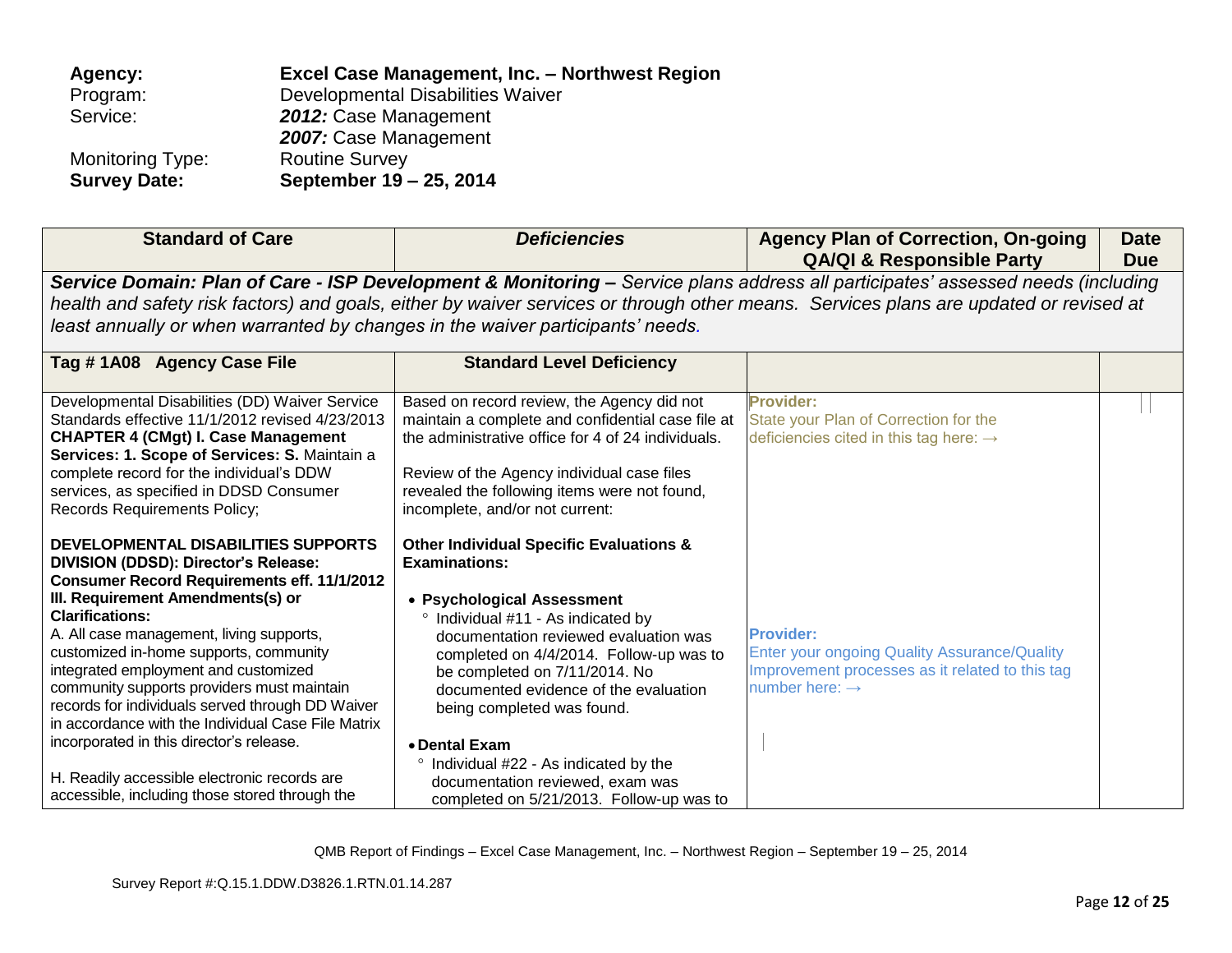| Therap web-based system.                                                                        | be completed in 12 months. No                                      |  |
|-------------------------------------------------------------------------------------------------|--------------------------------------------------------------------|--|
|                                                                                                 | documented evidence of the follow-up being<br>completed was found. |  |
| Developmental Disabilities (DD) Waiver Service                                                  |                                                                    |  |
| Standards effective 4/1/2007                                                                    | • Vision Exam                                                      |  |
| <b>CHAPTER 1 II. PROVIDER AGENCY</b>                                                            | ° Individual #13 - As indicated by the                             |  |
| <b>REQUIREMENTS:</b> The objective of these                                                     | documentation reviewed, exam was                                   |  |
| standards is to establish Provider Agency policy,                                               | completed on 6/7/2013. Follow-up was to                            |  |
| procedure and reporting requirements for DD                                                     | be completed in 12 months. No                                      |  |
| Medicaid Waiver program. These requirements<br>apply to all such Provider Agency staff, whether | documented evidence of the follow-up being                         |  |
| directly employed or subcontracting with the                                                    | completed was found.                                               |  |
| Provider Agency. Additional Provider Agency                                                     | • Cholesterol                                                      |  |
| requirements and personnel qualifications may                                                   | ° Individual #14 - As indicated by the                             |  |
| be applicable for specific service standards.                                                   | documentation reviewed, lab work was                               |  |
| D. Provider Agency Case File for the                                                            | ordered on 8/27/2014. No documented                                |  |
| <b>Individual:</b> All Provider Agencies shall maintain                                         | evidence was found to verify it was                                |  |
| at the administrative office a confidential case                                                | completed.                                                         |  |
| file for each individual. Case records belong to                                                |                                                                    |  |
| the individual receiving services and copies shall                                              |                                                                    |  |
| be provided to the receiving agency whenever                                                    |                                                                    |  |
| an individual changes providers. The record<br>must also be made available for review when      |                                                                    |  |
| requested by DOH, HSD or federal government                                                     |                                                                    |  |
| representatives for oversight purposes. The                                                     |                                                                    |  |
| individual's case file shall include the following                                              |                                                                    |  |
| requirements:                                                                                   |                                                                    |  |
| (1) Emergency contact information, including the                                                |                                                                    |  |
| individual's address, telephone number,                                                         |                                                                    |  |
| names and telephone numbers of relatives,                                                       |                                                                    |  |
| or guardian or conservator, physician's                                                         |                                                                    |  |
| name(s) and telephone number(s), pharmacy                                                       |                                                                    |  |
| name, address and telephone number, and                                                         |                                                                    |  |
| health plan if appropriate;                                                                     |                                                                    |  |
| (2) The individual's complete and current ISP,                                                  |                                                                    |  |
| with all supplemental plans specific to the                                                     |                                                                    |  |
| individual, and the most current completed                                                      |                                                                    |  |
| Health Assessment Tool (HAT);                                                                   |                                                                    |  |
| (3) Progress notes and other service delivery                                                   |                                                                    |  |
| documentation;<br>(4) Crisis Prevention/Intervention Plans, if there                            |                                                                    |  |
|                                                                                                 |                                                                    |  |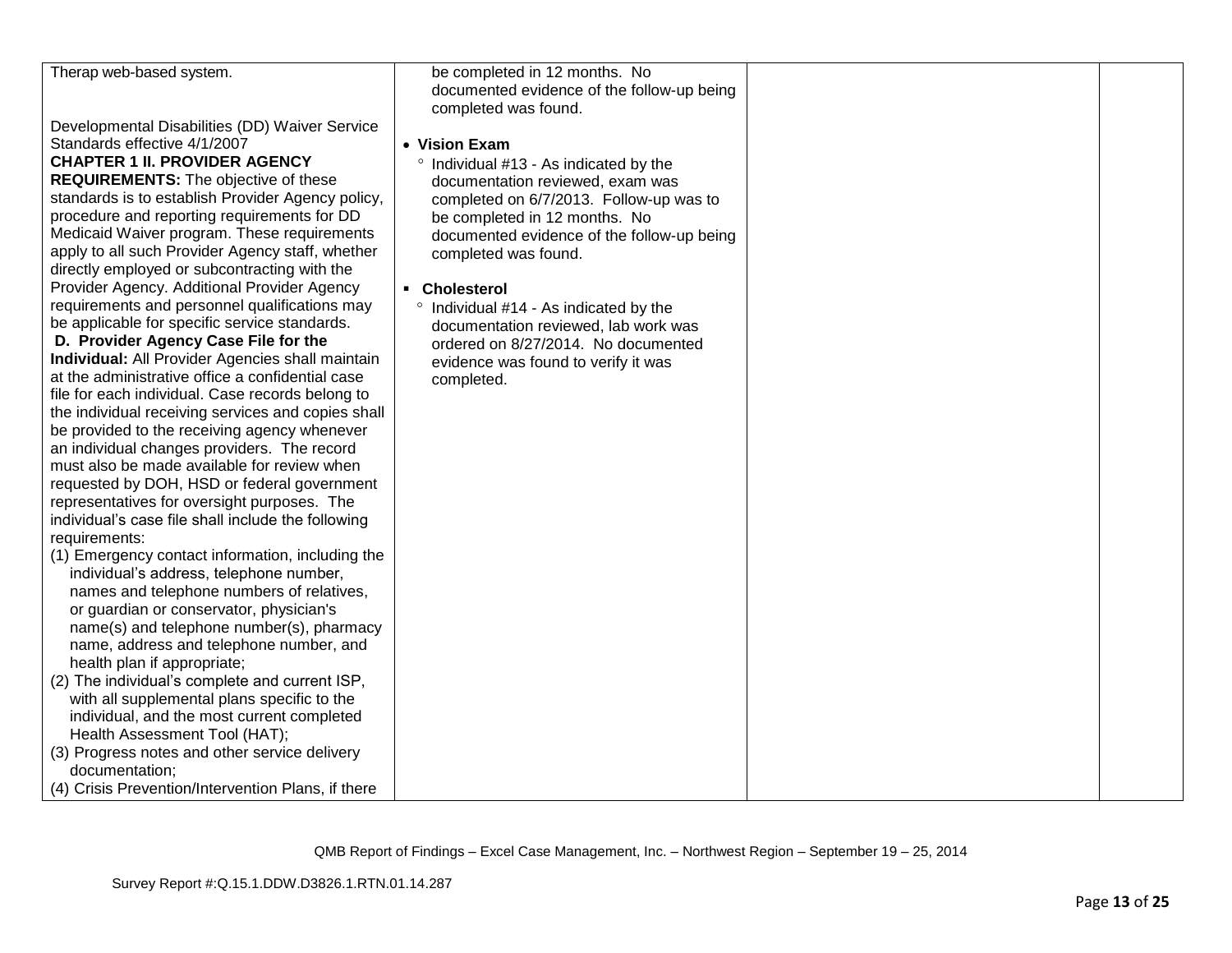| are any for the individual;                         |  |  |
|-----------------------------------------------------|--|--|
| (5) A medical history, which shall include at least |  |  |
| demographic data, current and past medical          |  |  |
| diagnoses including the cause (if known) of         |  |  |
| the developmental disability, psychiatric           |  |  |
| diagnoses, allergies (food, environmental,          |  |  |
| medications), immunizations, and most               |  |  |
| recent physical exam;                               |  |  |
| (6) When applicable, transition plans completed     |  |  |
| for individuals at the time of discharge from       |  |  |
| Fort Stanton Hospital or Los Lunas Hospital         |  |  |
| and Training School; and                            |  |  |
| (7) Case records belong to the individual           |  |  |
| receiving services and copies shall be              |  |  |
| provided to the individual upon request.            |  |  |
| (8) The receiving Provider Agency shall be          |  |  |
| provided at a minimum the following records         |  |  |
| whenever an individual changes provider             |  |  |
| agencies:                                           |  |  |
| (a) Complete file for the past 12 months;           |  |  |
| (b) ISP and quarterly reports from the current      |  |  |
| and prior ISP year;                                 |  |  |
| Intake information from original admission<br>(C)   |  |  |
| to services; and                                    |  |  |
| (d) When applicable, the Individual                 |  |  |
| Transition Plan at the time of discharge            |  |  |
| from Los Lunas Hospital and Training                |  |  |
| School or Ft. Stanton Hospital.                     |  |  |
|                                                     |  |  |
|                                                     |  |  |
|                                                     |  |  |
|                                                     |  |  |
|                                                     |  |  |
|                                                     |  |  |
|                                                     |  |  |
|                                                     |  |  |
|                                                     |  |  |
|                                                     |  |  |
|                                                     |  |  |
|                                                     |  |  |
|                                                     |  |  |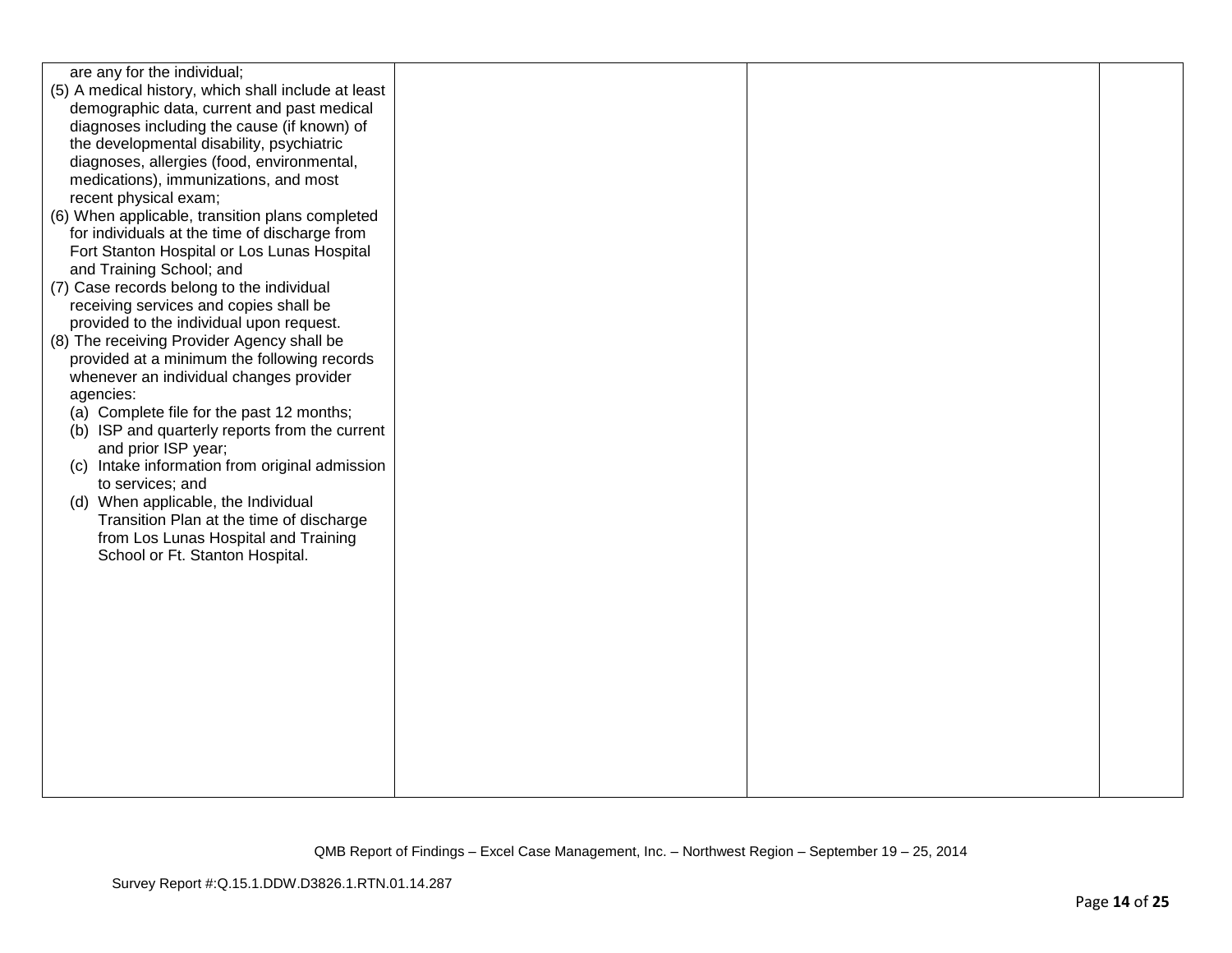| Tag #4C09 Secondary FOC                                                                                                                                                                                                                                                                                                                                                                                                                        | <b>Standard Level Deficiency</b>                                                                                                                                                                                                                                                                                                                   |                                                                                                          |  |
|------------------------------------------------------------------------------------------------------------------------------------------------------------------------------------------------------------------------------------------------------------------------------------------------------------------------------------------------------------------------------------------------------------------------------------------------|----------------------------------------------------------------------------------------------------------------------------------------------------------------------------------------------------------------------------------------------------------------------------------------------------------------------------------------------------|----------------------------------------------------------------------------------------------------------|--|
|                                                                                                                                                                                                                                                                                                                                                                                                                                                |                                                                                                                                                                                                                                                                                                                                                    |                                                                                                          |  |
| Developmental Disabilities (DD) Waiver Service<br>Standards effective 11/1/2012 revised 4/23/2013<br><b>CHAPTER 4 (CMgt) 2. Service Requirements</b><br>C. Individual Service Planning: v. Secondary<br>Freedom of Choice Process:<br>A. The Case Manager will obtain a current<br>Secondary Freedom of Choice (FOC) form<br>that includes all service providers offering<br>services in that region;                                          | Based on record review, the Agency did not<br>maintain the Secondary Freedom of Choice<br>documentation (for current services) and/or<br>ensure individuals obtained all services through<br>the Freedom of Choice Process for 7 of 24<br>individuals.<br>Review of the Agency individual case files<br>revealed 8 out of 118 Secondary Freedom of | Provider:<br>State your Plan of Correction for the<br>deficiencies cited in this tag here: $\rightarrow$ |  |
| B. The Case Manager will present the<br>Secondary FOC form for each service to the<br>individual or authorized representative for<br>selection of direct service providers; and                                                                                                                                                                                                                                                                | Choices were not found and/or not agency<br>specific to the individual's current services:<br>• Secondary Freedom of Choice<br>° Customized Community Supports (#1, 3,                                                                                                                                                                             | <b>Provider:</b><br><b>Enter your ongoing Quality Assurance/Quality</b>                                  |  |
| C. At least annually, rights and responsibilities<br>are reviewed with the recipients and<br>guardians and they are reminded they may<br>change providers and/or the types of services<br>they receive. At this time, Case Managers<br>shall offer to review the current Secondary<br>FOC list with individuals and guardians. If<br>they are interested in changing providers or<br>service types, a new Secondary FOC shall be<br>completed. | 13, 17, 20, 21, 23)<br>° Community Integrated Employment<br>Services (#17)                                                                                                                                                                                                                                                                         | Improvement processes as it related to this tag<br>number here: $\rightarrow$                            |  |
| Developmental Disabilities (DD) Waiver Service<br>Standards effective 4/1/2007<br><b>CHAPTER 4 III. CASE MANAGEMENT</b><br><b>SERVICE REQUIREMENTS: G. Secondary</b><br><b>Freedom of Choice Process</b><br>(1) The Case Management Provider Agency will<br>ensure that it maintains a current Secondary<br>Freedom of Choice (FOC) form that includes all<br>service providers offering services in that region.                              |                                                                                                                                                                                                                                                                                                                                                    |                                                                                                          |  |
| (2) The Case Manager will present the<br>Secondary FOC form to the individual or<br>authorized representative for selection of direct                                                                                                                                                                                                                                                                                                          |                                                                                                                                                                                                                                                                                                                                                    |                                                                                                          |  |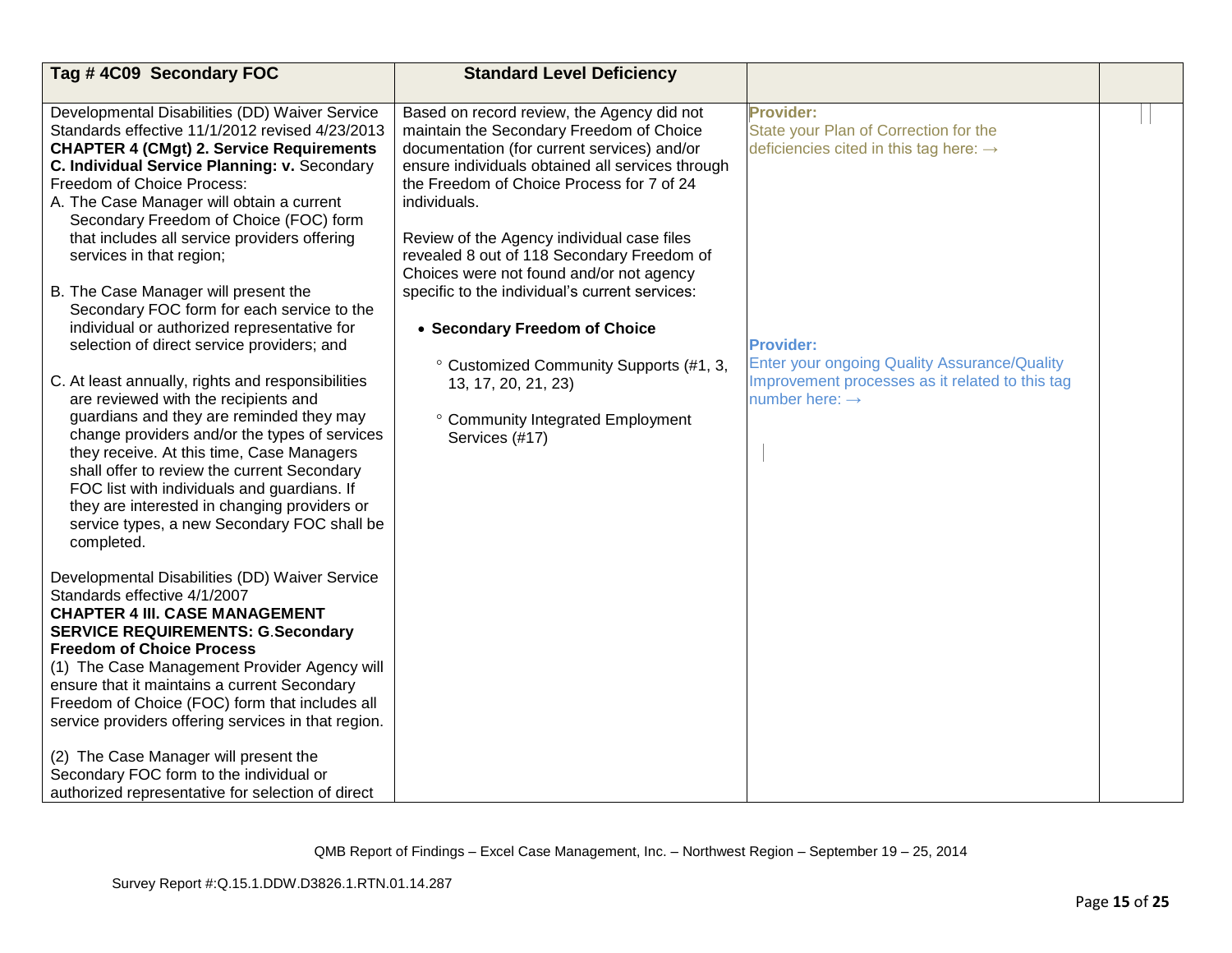| service providers.                                                                                                                                                                                                                                      |  |  |
|---------------------------------------------------------------------------------------------------------------------------------------------------------------------------------------------------------------------------------------------------------|--|--|
| (3) At least annually, at the time rights and<br>responsibilities are reviewed, individuals and<br>guardians served will be reminded that they may<br>change providers at any time, as well as change<br>types of services. At this time, Case Managers |  |  |
| shall offer to review the current Secondary FOC<br>list with individuals and guardians served. If they<br>are interested in changing, a new FOC shall be<br>completed.                                                                                  |  |  |
|                                                                                                                                                                                                                                                         |  |  |
|                                                                                                                                                                                                                                                         |  |  |
|                                                                                                                                                                                                                                                         |  |  |
|                                                                                                                                                                                                                                                         |  |  |
|                                                                                                                                                                                                                                                         |  |  |
|                                                                                                                                                                                                                                                         |  |  |
|                                                                                                                                                                                                                                                         |  |  |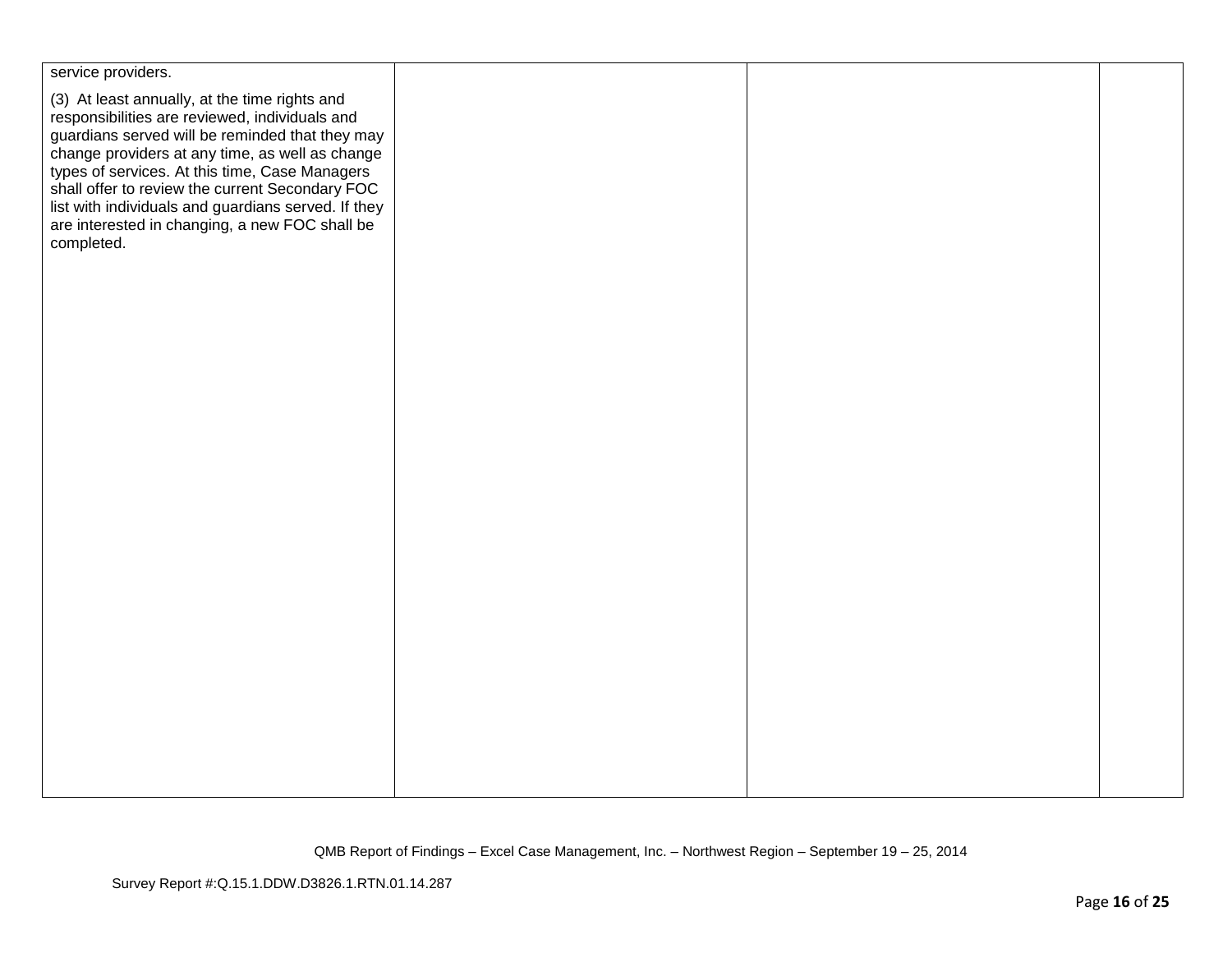| Tag #4C15.1 - QA Requirements -                                       | <b>Standard Level Deficiency</b>                  |                                                     |  |
|-----------------------------------------------------------------------|---------------------------------------------------|-----------------------------------------------------|--|
| <b>Annual / Semi-Annual Reports &amp;</b>                             |                                                   |                                                     |  |
| <b>Provider Semi - Annual / Quarterly</b>                             |                                                   |                                                     |  |
| <b>Reports</b>                                                        |                                                   |                                                     |  |
| 7.26.5.17 DEVELOPMENT OF THE                                          | Based on record review, the Agency did not        | <b>Provider:</b>                                    |  |
| <b>INDIVIDUAL SERVICE PLAN (ISP) -</b>                                | ensure that reports and the ISP met required      | State your Plan of Correction for the               |  |
| <b>DISSEMINATION OF THE ISP,</b>                                      | timelines and included the required contents for  | deficiencies cited in this tag here: $\rightarrow$  |  |
| <b>DOCUMENTATION AND COMPLIANCE:</b>                                  | 2 of 24 individuals.                              |                                                     |  |
| C. Objective quantifiable data reporting progress                     |                                                   |                                                     |  |
| or lack of progress towards stated outcomes,                          | Review of the Agency individual case files        |                                                     |  |
| and action plans shall be maintained in the                           | revealed no evidence of quarterly/bi-annual       |                                                     |  |
| individual's records at each provider agency                          | reports for the following:                        |                                                     |  |
| implementing the ISP. Provider agencies shall                         |                                                   |                                                     |  |
| use this data to evaluate the effectiveness of                        | • Supported Living Quarterly Reports:             |                                                     |  |
| services provided. Provider agencies shall                            | $\degree$ Individual #7 - None found for 4/2014 - |                                                     |  |
| submit to the case manager data reports and                           | 6/2014.                                           |                                                     |  |
| individual progress summaries quarterly, or                           |                                                   |                                                     |  |
| more frequently, as decided by the IDT.                               | • Community Inclusion - Adult Habilitation        | <b>Provider:</b>                                    |  |
| These reports shall be included in the                                | <b>Quarterly Reports:</b>                         | <b>Enter your ongoing Quality Assurance/Quality</b> |  |
| individual's case management record, and used                         | $\degree$ Individual #7 - None found for 4/2014 - | Improvement processes as it related to this tag     |  |
| by the team to determine the ongoing                                  | 6/2014.                                           | number here: $\rightarrow$                          |  |
| effectiveness of the supports and services being                      |                                                   |                                                     |  |
| provided. Determination of effectiveness shall                        | • Nursing Semi - Annual Reports:                  |                                                     |  |
| result in timely modification of supports and                         | Individual $#14$ – None found for $10/2013$ –     |                                                     |  |
| services as needed.                                                   | 4/2014.                                           |                                                     |  |
|                                                                       |                                                   |                                                     |  |
| Developmental Disabilities (DD) Waiver Service                        |                                                   |                                                     |  |
| Standards effective 11/1/2012 revised 4/23/2013                       |                                                   |                                                     |  |
| <b>CHAPTER 4 (CMgt) 2. Service Requirements:</b>                      |                                                   |                                                     |  |
| C. Individual Service Planning: The Case                              |                                                   |                                                     |  |
| Manager is responsible for ensuring the ISP                           |                                                   |                                                     |  |
| addresses all the participant's assessed needs                        |                                                   |                                                     |  |
| and personal goals, either through DDW waiver                         |                                                   |                                                     |  |
| services or other means. The Case Manager                             |                                                   |                                                     |  |
| ensures the ISP is updated/revised at least                           |                                                   |                                                     |  |
| annually; or when warranted by changes in the<br>participant's needs. |                                                   |                                                     |  |
|                                                                       |                                                   |                                                     |  |
| 1. The ISP is developed through a person-                             |                                                   |                                                     |  |
| centered planning process in accordance with                          |                                                   |                                                     |  |
| the rules governing ISP development [7.26.5                           |                                                   |                                                     |  |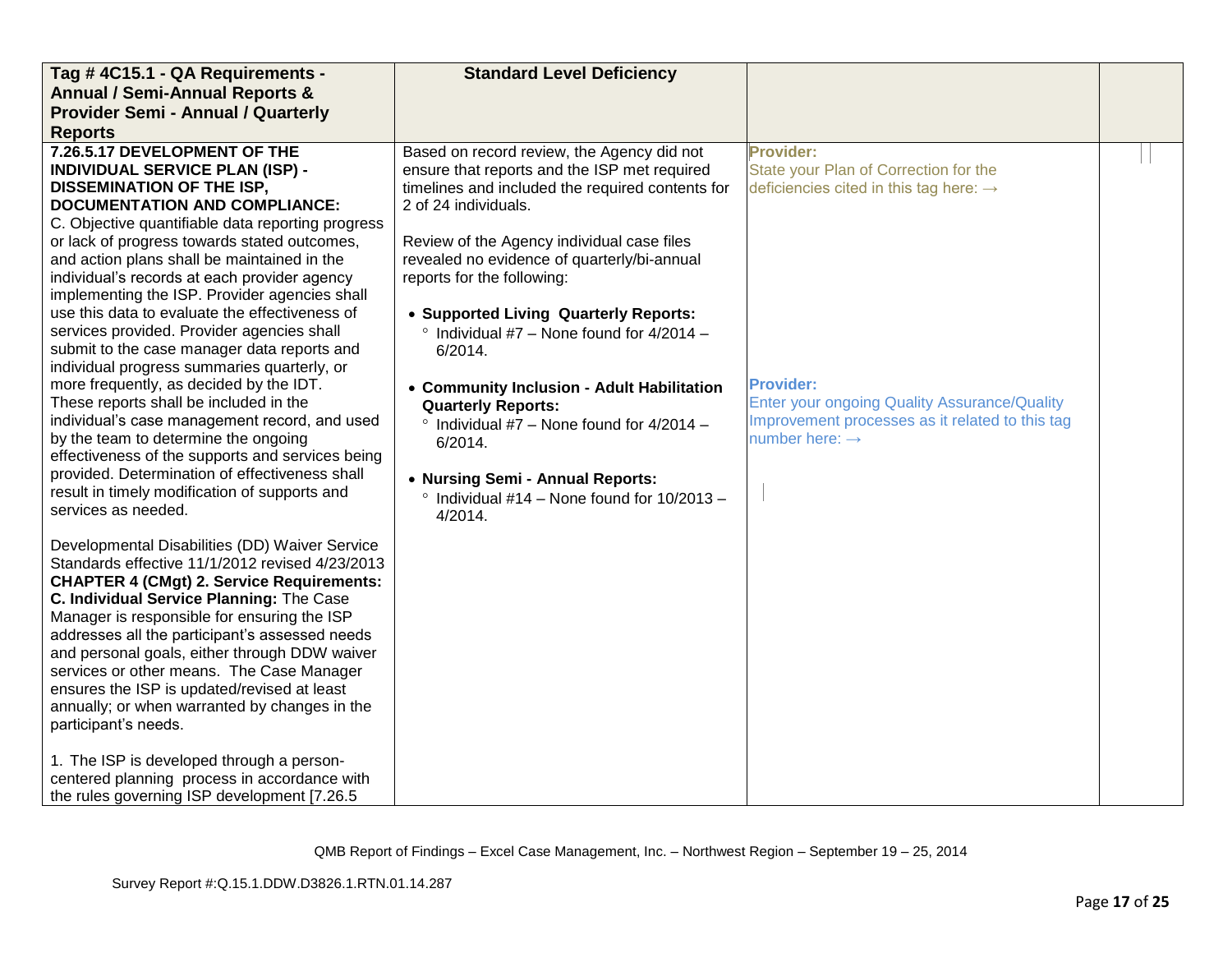| NMAC] and includes:                                                                                                                                                                                                                                                                                                                                                                                                                                                                                                                                                                                                                                                                                                                                                                                                                                                                                                             |  |  |
|---------------------------------------------------------------------------------------------------------------------------------------------------------------------------------------------------------------------------------------------------------------------------------------------------------------------------------------------------------------------------------------------------------------------------------------------------------------------------------------------------------------------------------------------------------------------------------------------------------------------------------------------------------------------------------------------------------------------------------------------------------------------------------------------------------------------------------------------------------------------------------------------------------------------------------|--|--|
| b. Sharing current assessments, including the                                                                                                                                                                                                                                                                                                                                                                                                                                                                                                                                                                                                                                                                                                                                                                                                                                                                                   |  |  |
| SIS assessment, semi-annual and quarterly                                                                                                                                                                                                                                                                                                                                                                                                                                                                                                                                                                                                                                                                                                                                                                                                                                                                                       |  |  |
| reports from all providers, including therapists                                                                                                                                                                                                                                                                                                                                                                                                                                                                                                                                                                                                                                                                                                                                                                                                                                                                                |  |  |
| and BSCs. Current assessment shall be                                                                                                                                                                                                                                                                                                                                                                                                                                                                                                                                                                                                                                                                                                                                                                                                                                                                                           |  |  |
| distributed by the authors to all IDT members                                                                                                                                                                                                                                                                                                                                                                                                                                                                                                                                                                                                                                                                                                                                                                                                                                                                                   |  |  |
| at least fourteen (14) calendar days prior to                                                                                                                                                                                                                                                                                                                                                                                                                                                                                                                                                                                                                                                                                                                                                                                                                                                                                   |  |  |
| the annual IDT Meeting, in accordance with                                                                                                                                                                                                                                                                                                                                                                                                                                                                                                                                                                                                                                                                                                                                                                                                                                                                                      |  |  |
| the DDSD Consumer File Matrix                                                                                                                                                                                                                                                                                                                                                                                                                                                                                                                                                                                                                                                                                                                                                                                                                                                                                                   |  |  |
|                                                                                                                                                                                                                                                                                                                                                                                                                                                                                                                                                                                                                                                                                                                                                                                                                                                                                                                                 |  |  |
|                                                                                                                                                                                                                                                                                                                                                                                                                                                                                                                                                                                                                                                                                                                                                                                                                                                                                                                                 |  |  |
|                                                                                                                                                                                                                                                                                                                                                                                                                                                                                                                                                                                                                                                                                                                                                                                                                                                                                                                                 |  |  |
|                                                                                                                                                                                                                                                                                                                                                                                                                                                                                                                                                                                                                                                                                                                                                                                                                                                                                                                                 |  |  |
|                                                                                                                                                                                                                                                                                                                                                                                                                                                                                                                                                                                                                                                                                                                                                                                                                                                                                                                                 |  |  |
|                                                                                                                                                                                                                                                                                                                                                                                                                                                                                                                                                                                                                                                                                                                                                                                                                                                                                                                                 |  |  |
|                                                                                                                                                                                                                                                                                                                                                                                                                                                                                                                                                                                                                                                                                                                                                                                                                                                                                                                                 |  |  |
|                                                                                                                                                                                                                                                                                                                                                                                                                                                                                                                                                                                                                                                                                                                                                                                                                                                                                                                                 |  |  |
|                                                                                                                                                                                                                                                                                                                                                                                                                                                                                                                                                                                                                                                                                                                                                                                                                                                                                                                                 |  |  |
|                                                                                                                                                                                                                                                                                                                                                                                                                                                                                                                                                                                                                                                                                                                                                                                                                                                                                                                                 |  |  |
|                                                                                                                                                                                                                                                                                                                                                                                                                                                                                                                                                                                                                                                                                                                                                                                                                                                                                                                                 |  |  |
|                                                                                                                                                                                                                                                                                                                                                                                                                                                                                                                                                                                                                                                                                                                                                                                                                                                                                                                                 |  |  |
|                                                                                                                                                                                                                                                                                                                                                                                                                                                                                                                                                                                                                                                                                                                                                                                                                                                                                                                                 |  |  |
|                                                                                                                                                                                                                                                                                                                                                                                                                                                                                                                                                                                                                                                                                                                                                                                                                                                                                                                                 |  |  |
|                                                                                                                                                                                                                                                                                                                                                                                                                                                                                                                                                                                                                                                                                                                                                                                                                                                                                                                                 |  |  |
|                                                                                                                                                                                                                                                                                                                                                                                                                                                                                                                                                                                                                                                                                                                                                                                                                                                                                                                                 |  |  |
|                                                                                                                                                                                                                                                                                                                                                                                                                                                                                                                                                                                                                                                                                                                                                                                                                                                                                                                                 |  |  |
|                                                                                                                                                                                                                                                                                                                                                                                                                                                                                                                                                                                                                                                                                                                                                                                                                                                                                                                                 |  |  |
|                                                                                                                                                                                                                                                                                                                                                                                                                                                                                                                                                                                                                                                                                                                                                                                                                                                                                                                                 |  |  |
| location(s) for all individuals who have                                                                                                                                                                                                                                                                                                                                                                                                                                                                                                                                                                                                                                                                                                                                                                                                                                                                                        |  |  |
| chronic medical condition(s) with potential                                                                                                                                                                                                                                                                                                                                                                                                                                                                                                                                                                                                                                                                                                                                                                                                                                                                                     |  |  |
| for life threatening complications, or                                                                                                                                                                                                                                                                                                                                                                                                                                                                                                                                                                                                                                                                                                                                                                                                                                                                                          |  |  |
| individuals with behavioral challenge(s) that                                                                                                                                                                                                                                                                                                                                                                                                                                                                                                                                                                                                                                                                                                                                                                                                                                                                                   |  |  |
| pose a potential for harm to themselves or                                                                                                                                                                                                                                                                                                                                                                                                                                                                                                                                                                                                                                                                                                                                                                                                                                                                                      |  |  |
| others; and                                                                                                                                                                                                                                                                                                                                                                                                                                                                                                                                                                                                                                                                                                                                                                                                                                                                                                                     |  |  |
|                                                                                                                                                                                                                                                                                                                                                                                                                                                                                                                                                                                                                                                                                                                                                                                                                                                                                                                                 |  |  |
|                                                                                                                                                                                                                                                                                                                                                                                                                                                                                                                                                                                                                                                                                                                                                                                                                                                                                                                                 |  |  |
|                                                                                                                                                                                                                                                                                                                                                                                                                                                                                                                                                                                                                                                                                                                                                                                                                                                                                                                                 |  |  |
|                                                                                                                                                                                                                                                                                                                                                                                                                                                                                                                                                                                                                                                                                                                                                                                                                                                                                                                                 |  |  |
|                                                                                                                                                                                                                                                                                                                                                                                                                                                                                                                                                                                                                                                                                                                                                                                                                                                                                                                                 |  |  |
|                                                                                                                                                                                                                                                                                                                                                                                                                                                                                                                                                                                                                                                                                                                                                                                                                                                                                                                                 |  |  |
|                                                                                                                                                                                                                                                                                                                                                                                                                                                                                                                                                                                                                                                                                                                                                                                                                                                                                                                                 |  |  |
|                                                                                                                                                                                                                                                                                                                                                                                                                                                                                                                                                                                                                                                                                                                                                                                                                                                                                                                                 |  |  |
| Requirements. The Case Manager shall<br>notify all IDT members of the annual IDT<br>meeting at least twenty one (21) calendar<br>days in advance:<br>D. Monitoring And Evaluation of Service<br>Delivery:<br>1. The Case Manager shall use a formal<br>ongoing monitoring process to evaluate the<br>quality, effectiveness, and appropriateness of<br>services and supports provided to the individual<br>specified in the ISP.<br>5. The Case Manager must ensure at least<br>quarterly that:<br>a. Applicable Medical Emergency Response<br>Plans and/or BCIPs are in place in the<br>residence and at the day services<br>b. All applicable current Healthcare plans,<br><b>Comprehensive Aspiration Risk</b><br>Management Plan (CARMP), Positive<br>Behavior Support Plan (PBSP or other<br>applicable behavioral support plans (such<br>as BCIP, PPMP, or RMP), and written<br>Therapy Support Plans are in place in the |  |  |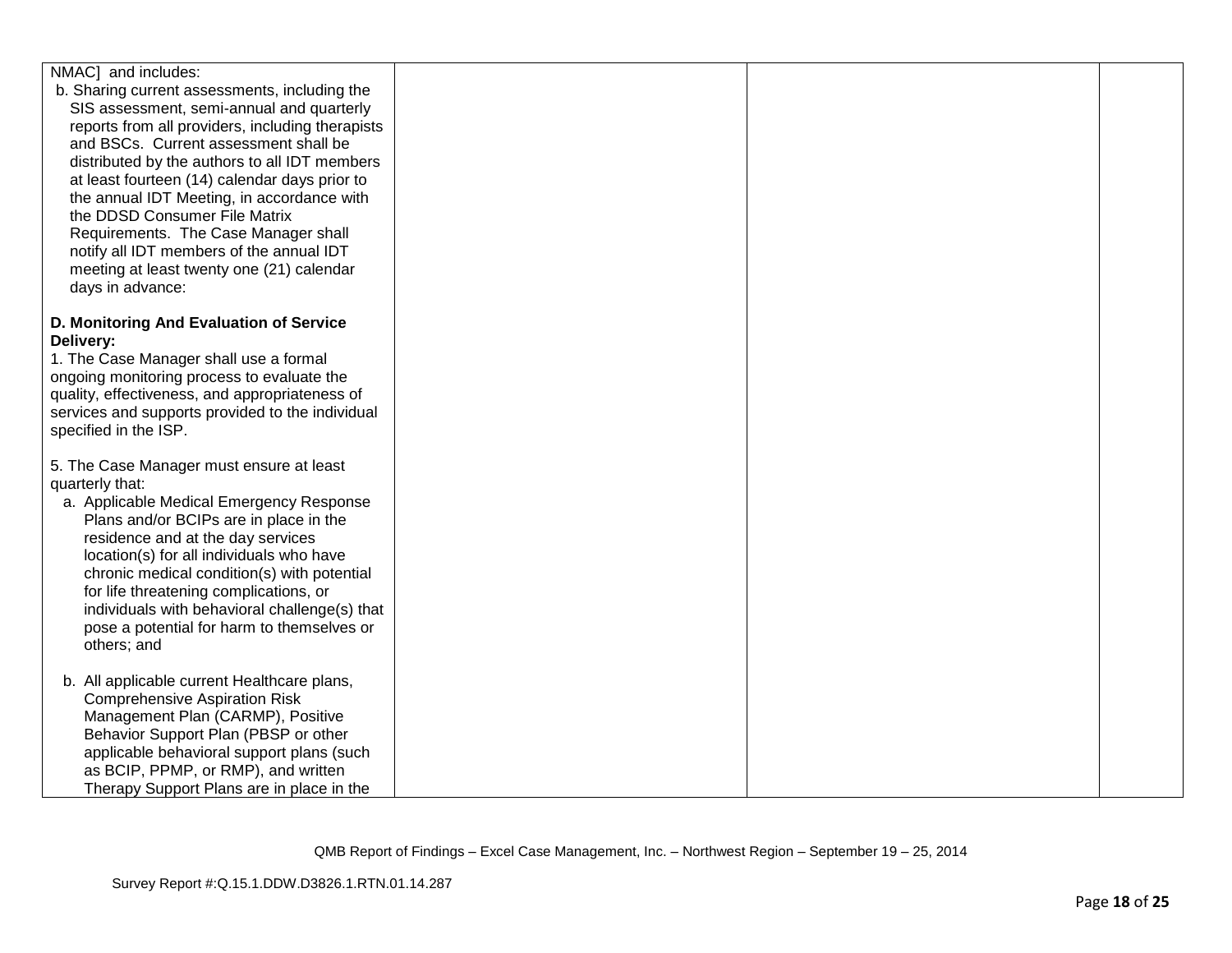| residence and day service sites for<br>individuals who receive Living Supports<br>and/or Customized Community Supports<br>(day services), and who have such plans.                                                                                                                                                                                                                                                                                                   |  |  |
|----------------------------------------------------------------------------------------------------------------------------------------------------------------------------------------------------------------------------------------------------------------------------------------------------------------------------------------------------------------------------------------------------------------------------------------------------------------------|--|--|
| 6. The Case Managers will report all suspected<br>abuse, neglect or exploitation as required by<br><b>New Mexico Statutes;</b>                                                                                                                                                                                                                                                                                                                                       |  |  |
| 7. If concerns regarding the health or safety of<br>the individual are documented during monitoring<br>or assessment activities, the Case Manager<br>shall immediately notify appropriate supervisory<br>personnel within the Provider Agency and<br>document the concern. In situations where the<br>concern is not urgent the provider agency will be<br>allowed up to fifteen (15) business days to<br>remediate or develop an acceptable plan of<br>remediation. |  |  |
| 8. If the Case Manager's reported concerns are<br>not remedied by the Provider Agency within a<br>reasonable, mutually agreed period of time, the<br>concern shall be reported in writing to the<br>respective DDSD Regional Office:                                                                                                                                                                                                                                 |  |  |
| a. Submit the DDSD Regional Office Request<br>for Intervention form (RORI); including<br>documentation of requests and attempts (at<br>least two) to resolve the issue(s).                                                                                                                                                                                                                                                                                           |  |  |
| b. The Case Management Provider Agency<br>will keep a copy of the RORI in the<br>individual's record.                                                                                                                                                                                                                                                                                                                                                                |  |  |
| 9. Conduct an online review in the Therap<br>system to ensure that electronic Comprehensive<br>Health Assessment Tools (e-CHATs) and Health<br>Passports are current for those individuals<br>selected for the Quarterly ISP QA Review.                                                                                                                                                                                                                              |  |  |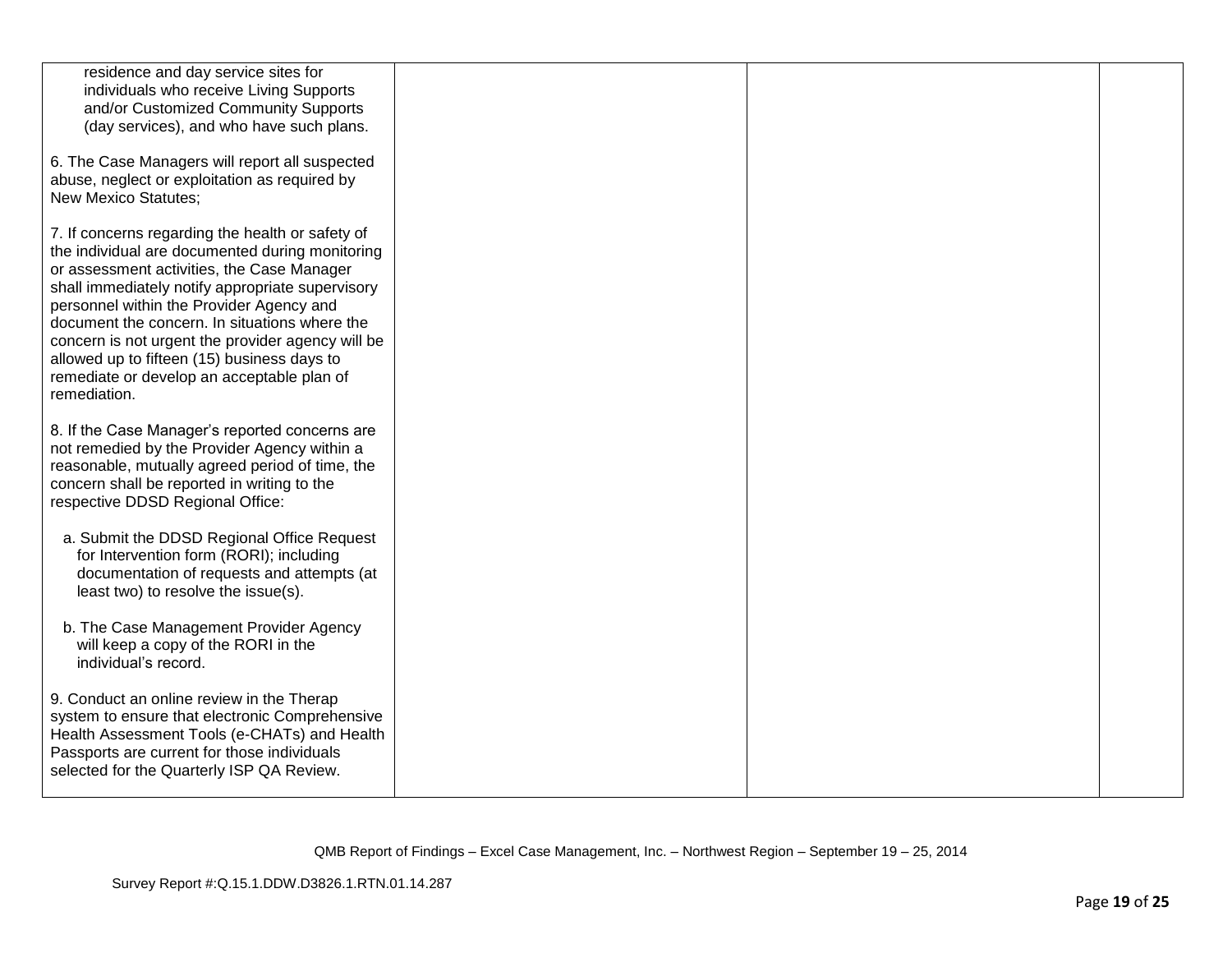| 10. The Case Manager will ensure Living                                                      |  |  |
|----------------------------------------------------------------------------------------------|--|--|
| Supports are delivered in accordance with<br>standards, including the minimum of thirty (30) |  |  |
| hours per week of planned activities outside the                                             |  |  |
| residence. If the planned activities are not                                                 |  |  |
| possible due to the needs of the individual, the                                             |  |  |
| ISP will contain an outcome that addresses an                                                |  |  |
| appropriate level of community integration for                                               |  |  |
| the individual. These activities do not need to                                              |  |  |
| be limited to paid supports but may include                                                  |  |  |
| independent or leisure activities with natural                                               |  |  |
| supports appropriate to the needs of individual.                                             |  |  |
|                                                                                              |  |  |
| 11. For individuals with Intensive Medical Living                                            |  |  |
| Services, the IDT is not required to plan for at                                             |  |  |
| least thirty (30) hours per week of planned                                                  |  |  |
| activities outside of the residence.                                                         |  |  |
|                                                                                              |  |  |
| Developmental Disabilities (DD) Waiver Service                                               |  |  |
| Standards effective 4/1/2007                                                                 |  |  |
| <b>CHAPTER 4 IV. CASE MANAGEMENT</b>                                                         |  |  |
| PROVIDER AGENCY REQUIREMENTS                                                                 |  |  |
| <b>Quality Assurance Requirements: Case</b><br>C.                                            |  |  |
| Management Provider Agencies will use an                                                     |  |  |
| Internal Quality Assurance and                                                               |  |  |
| Improvement Plan that must be submitted                                                      |  |  |
| to and reviewed by the Statewide Case                                                        |  |  |
| Management Coordinator, that shall include                                                   |  |  |
| but is not limited to the following:                                                         |  |  |
|                                                                                              |  |  |
| Case Management Provider Agencies are<br>(1)                                                 |  |  |
| to:<br>(a) Use a formal ongoing monitoring protocol                                          |  |  |
| that provides for the evaluation of quality,                                                 |  |  |
| effectiveness and continued need for                                                         |  |  |
| services and supports provided to the                                                        |  |  |
| individual. This protocol shall be written                                                   |  |  |
| and its implementation documented.                                                           |  |  |
| (b) Assure that reports and ISPs meet                                                        |  |  |
| required timelines and include required                                                      |  |  |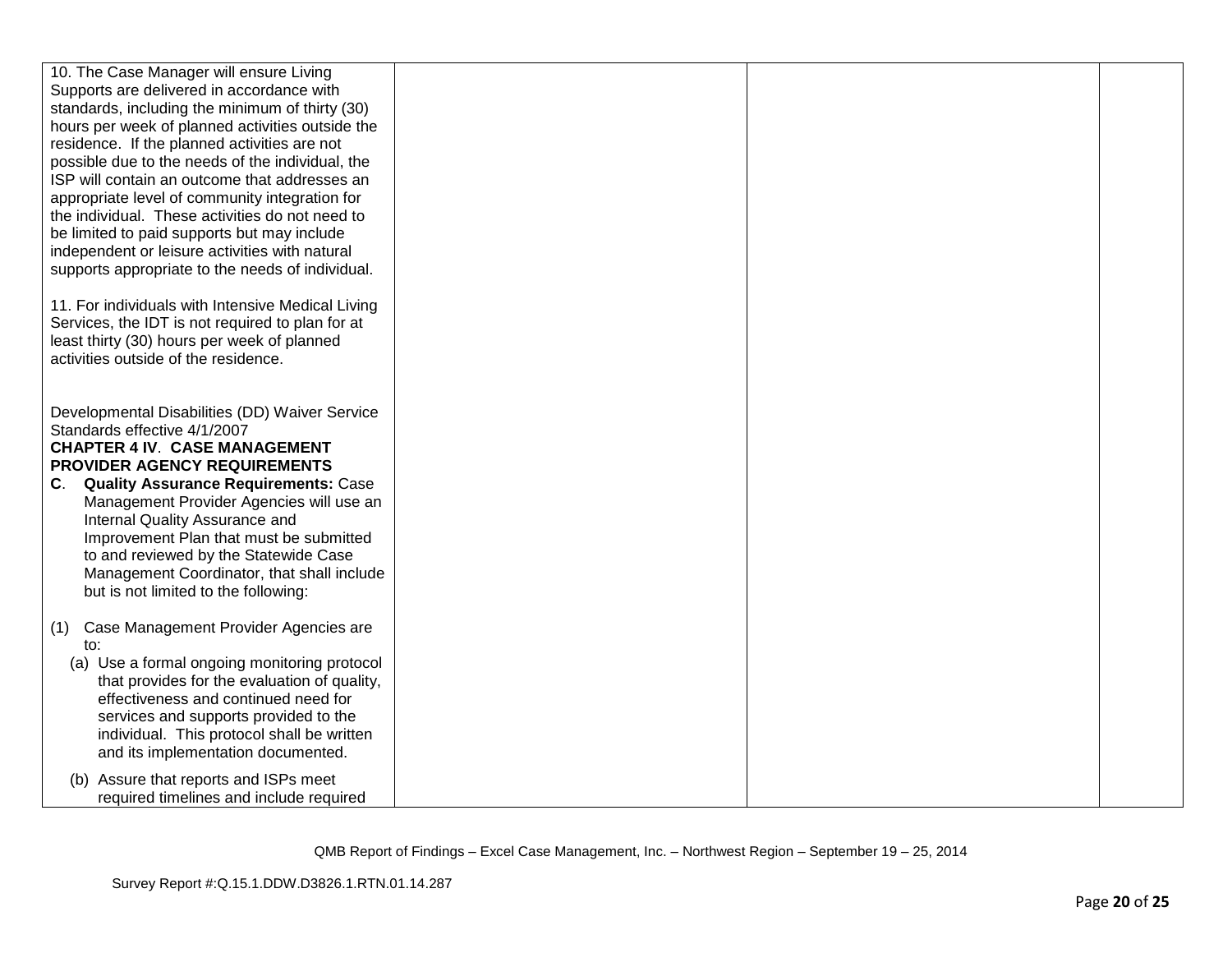| content.                                                                                                                                                                                                                                                                                                                                                                                    |  |  |
|---------------------------------------------------------------------------------------------------------------------------------------------------------------------------------------------------------------------------------------------------------------------------------------------------------------------------------------------------------------------------------------------|--|--|
| (c) Conduct a quarterly review of progress<br>reports from service providers to verify<br>that the individual's desired outcomes<br>and action plans remain appropriate and<br>realistic.                                                                                                                                                                                                   |  |  |
| (i) If the service providers' quarterly<br>reports are not received by the Case<br>Management Provider Agency within<br>fourteen (14) days following the end of<br>the quarter, the Case Management<br>Provider Agency is to contact the<br>service provider in writing requesting<br>the report within one week from that<br>date.                                                         |  |  |
| If the quarterly report is not received<br>(ii)<br>within one week of the written request,<br>the Case Management Provider<br>Agency is to contact the respective<br>DDSD Regional Office in writing within<br>one business day for assistance in<br>obtaining required reports.                                                                                                            |  |  |
| (d) Assure at least quarterly that Crisis<br>Prevention/Intervention Plans are in<br>place in the residence and at the Provider<br>Agency of the Day Services for all<br>individuals who have chronic medical<br>condition(s) with potential for life<br>threatening complications and/or who<br>have behavioral challenge(s) that pose a<br>potential for harm to themselves or<br>others. |  |  |
| (e) Assure at least quarterly that a current<br>Health Care Plan (HCP) is in place in the<br>residence and day service site for<br>individuals who receive Community Living<br>or Day Services and who have a HAT<br>score of 4, 5, or 6. During face-to-face<br>visits and review of quarterly reports, the                                                                                |  |  |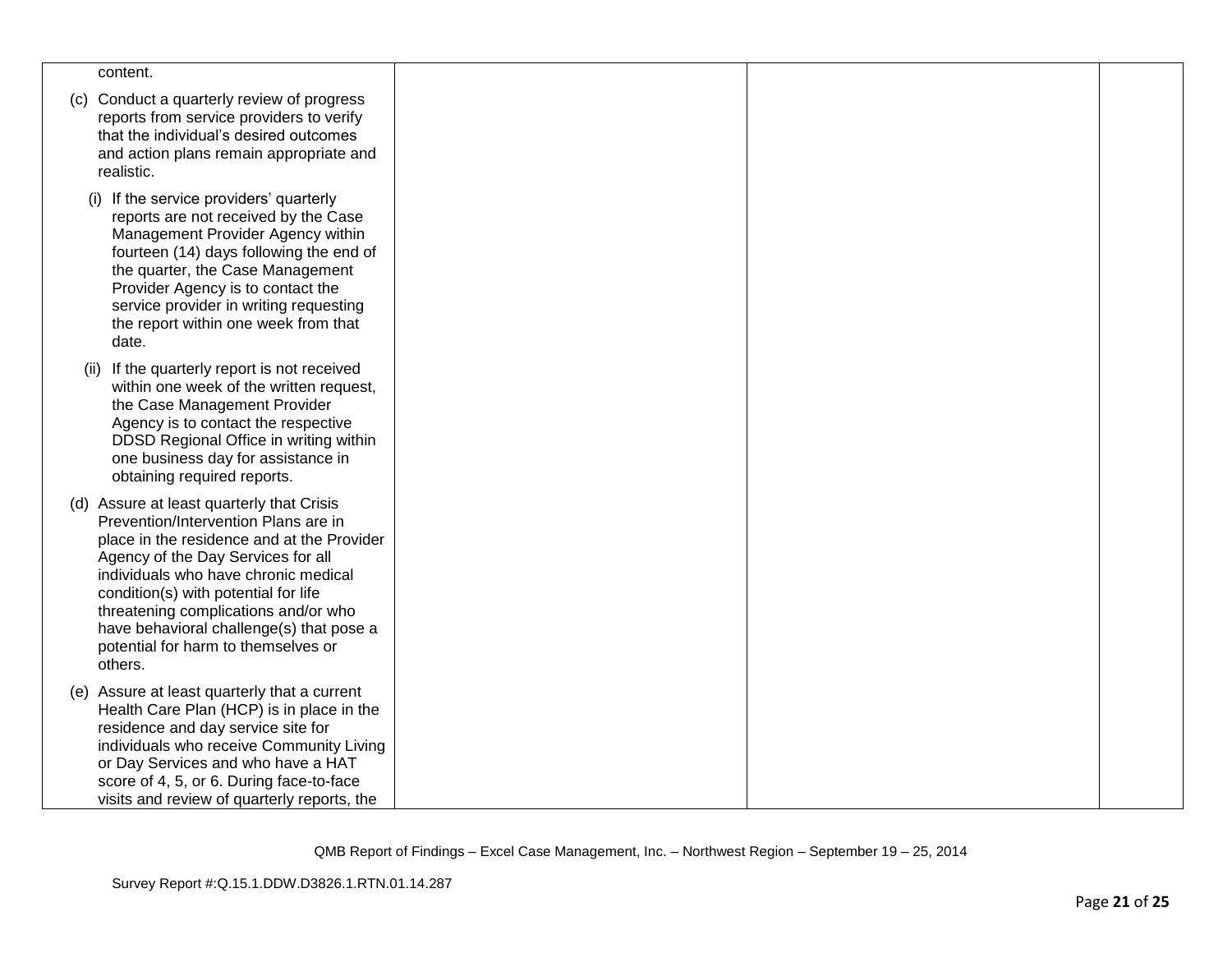|     | Case Manager is required to verify that<br>the Health Care Plan is being<br>implemented.                                                                                                                                                                                                                                                                                                                                                                                                                                                              |  |  |
|-----|-------------------------------------------------------------------------------------------------------------------------------------------------------------------------------------------------------------------------------------------------------------------------------------------------------------------------------------------------------------------------------------------------------------------------------------------------------------------------------------------------------------------------------------------------------|--|--|
| (f) | Assure that Community Living Services<br>are delivered in accordance with<br>standards, including responsibility of the<br>IDT Members to plan for at least 30 hours<br>per week of planned activities outside the<br>residence. If this is not possible due to<br>the needs of the individual, a goal shall<br>be developed that focuses on appropriate<br>levels of community integration. These<br>activities do not need to be limited to paid<br>supports but may include independent or<br>leisure activities appropriate to the<br>individual. |  |  |
|     | (g) Perform annual satisfaction surveys with<br>individuals regarding case management<br>services. A copy of the summary is due<br>each December 10 <sup>th</sup> to the respective<br>DDSD Regional Office, along with a<br>description of actions taken to address<br>suggestions and problems identified in<br>the survey.                                                                                                                                                                                                                         |  |  |
|     | (h) Maintain regular communication with all<br>providers delivering services and<br>products to the individual.                                                                                                                                                                                                                                                                                                                                                                                                                                       |  |  |
| (i) | Establish and implement a written<br>grievance procedure.                                                                                                                                                                                                                                                                                                                                                                                                                                                                                             |  |  |
| (i) | Notify appropriate supervisory personnel<br>within the Provider Agency if concerns<br>are noted during monitoring or<br>assessment activities related to any of<br>the above requirements. If such concerns<br>are not remedied by the Provider Agency<br>within a reasonable mutually agreed<br>period of time, the concern shall be<br>reported in writing to the respective<br>DDSD Regional Office and/or DHI as                                                                                                                                  |  |  |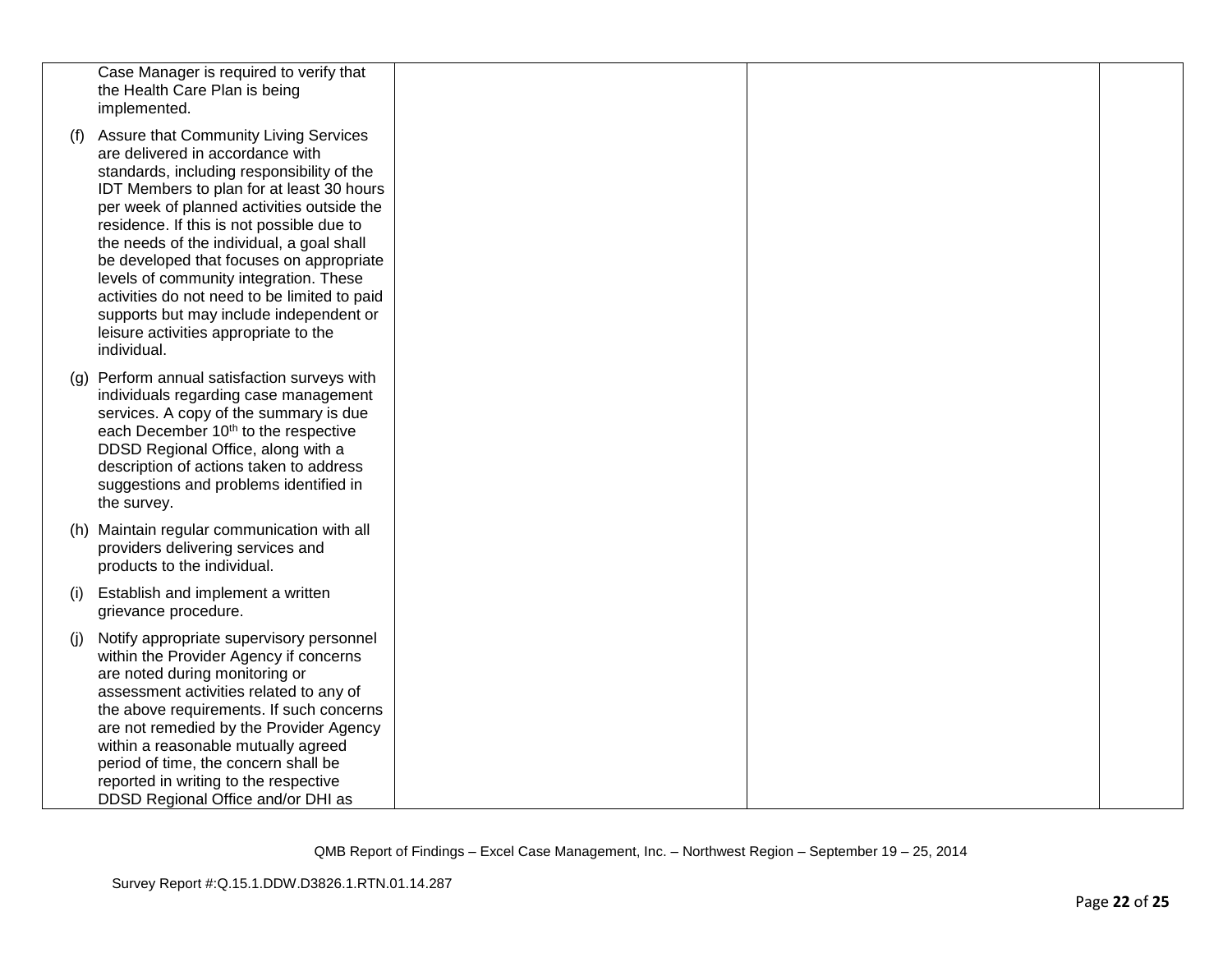|     | appropriate to the nature of the concern.<br>This does not preclude Case Managers'<br>obligations to report abuse, neglect or<br>exploitation as required by New Mexico<br>Statute.                                                                                                                                                 |  |  |
|-----|-------------------------------------------------------------------------------------------------------------------------------------------------------------------------------------------------------------------------------------------------------------------------------------------------------------------------------------|--|--|
|     | (k) Utilize and submit the "Request for DDSD<br>Regional Office Intervention" form as<br>needed, such as when providers are not<br>responsive in addressing a quality<br>assurance concern. The Case<br>Management Provider Agency is required<br>to keep a copy in the individual's file.                                          |  |  |
| (2) | Case Managers and Case Management<br>Provider Agencies are required to promote<br>and comply with the Case Management<br>Code of Ethics:                                                                                                                                                                                            |  |  |
|     | (a) Case Managers shall provide the<br>individual/guardian with a copy of the<br>Code of Ethics when Addendum A is<br>signed.                                                                                                                                                                                                       |  |  |
|     | (b) Complaints against a Case Manager for<br>violation of the Code of Ethics brought to<br>the attention of DDSD will be sent to the<br>Case Manager's supervisor who is<br>required to respond within 10 working<br>days to DDSD with detailed actions<br>taken. DDSD reserves the right to<br>forward such complaints to the IRC. |  |  |
|     |                                                                                                                                                                                                                                                                                                                                     |  |  |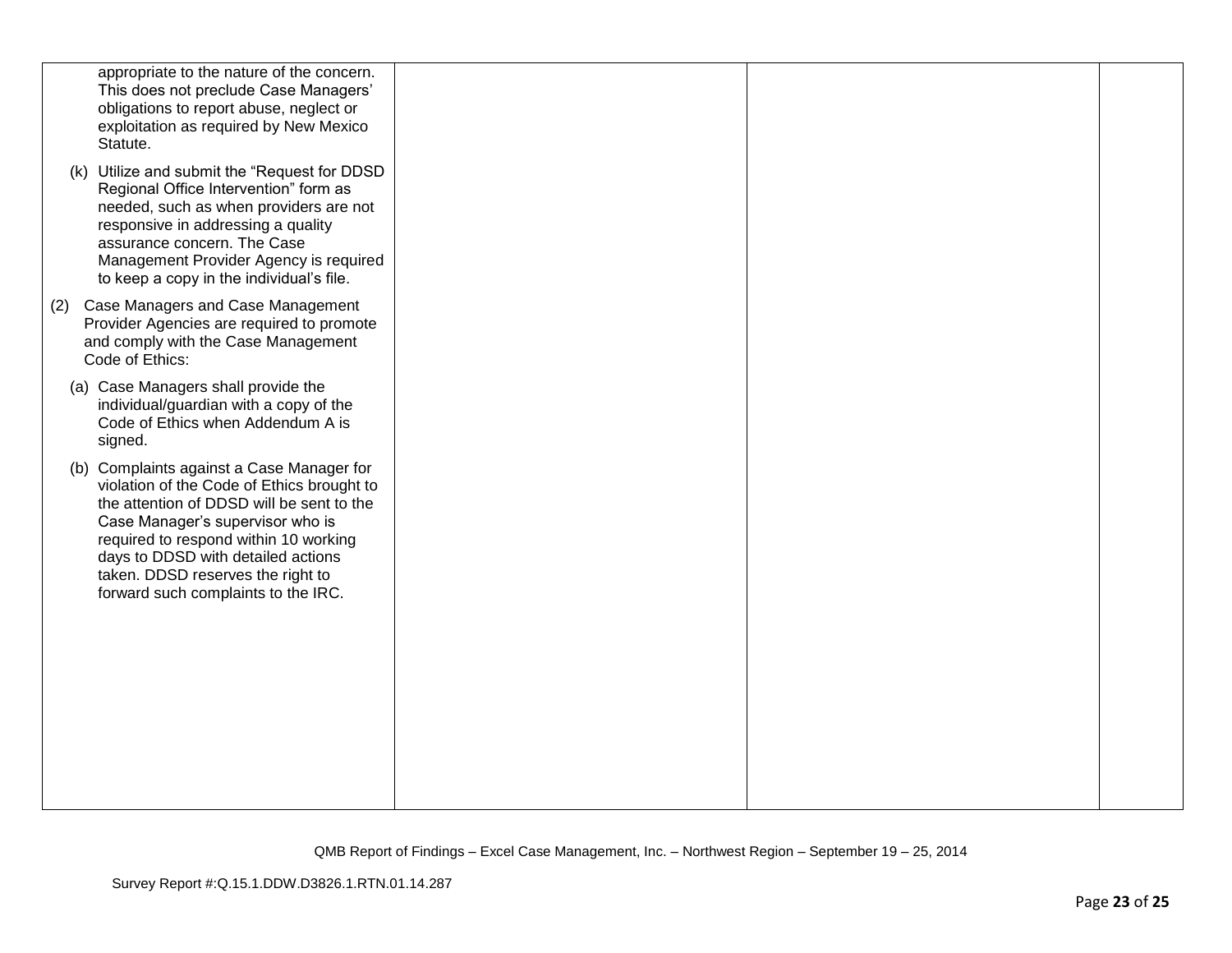| <b>Standard of Care</b>                                                                                                                                             | <b>Deficiencies</b>                                                                           | <b>Agency Plan of Correction, On-going</b><br><b>QA/QI &amp; Responsible Party</b>                                                                                                                                                                                                                         | <b>Date</b><br><b>Due</b> |
|---------------------------------------------------------------------------------------------------------------------------------------------------------------------|-----------------------------------------------------------------------------------------------|------------------------------------------------------------------------------------------------------------------------------------------------------------------------------------------------------------------------------------------------------------------------------------------------------------|---------------------------|
|                                                                                                                                                                     |                                                                                               | Service Domain: Medicaid Billing/Reimbursement - State financial oversight exists to assure that claims are coded and paid for in                                                                                                                                                                          |                           |
| accordance with the reimbursement methodology specified in the approved waiver.                                                                                     |                                                                                               |                                                                                                                                                                                                                                                                                                            |                           |
| TAG #1A12 All Services Reimbursement (No Deficiencies)                                                                                                              |                                                                                               |                                                                                                                                                                                                                                                                                                            |                           |
| Developmental Disabilities (DD) Waiver Service Standards effective 11/1/2012 revised 4/23/2013 CHAPTER 4 (CMgt) 3. Agency Requirements: 4.<br><b>Reimbursement:</b> |                                                                                               |                                                                                                                                                                                                                                                                                                            |                           |
| date, time, individual name, servicing Provider Agency, nature of services, and length of a session of service billed.                                              |                                                                                               | A. Record Maintenance: All Provider Agencies shall maintain all records necessary to fully disclose the service, quality, quantity and clinical<br>necessity furnished to individuals who are currently receiving services. The Provider Agency records shall be sufficiently detailed to substantiate the |                           |
|                                                                                                                                                                     | for reimbursement from the HSD. For each unit billed, the record shall contain the following: | 1. The documentation of the billable time spent with an individual shall be kept on the written or electronic record that is prepared prior to a request                                                                                                                                                   |                           |
|                                                                                                                                                                     | a. Date, start and end time of each service encounter or other billable service interval;     |                                                                                                                                                                                                                                                                                                            |                           |
| b. A description of what occurred during the encounter or service interval; and                                                                                     |                                                                                               |                                                                                                                                                                                                                                                                                                            |                           |
| c. The signature or authenticated name of staff providing the service.                                                                                              |                                                                                               |                                                                                                                                                                                                                                                                                                            |                           |
|                                                                                                                                                                     |                                                                                               |                                                                                                                                                                                                                                                                                                            |                           |
| months of June, July and August 2014.                                                                                                                               |                                                                                               | Billing for Case Management services was reviewed for 24 of 24 individuals. Progress notes and billing records supported billing activities for the                                                                                                                                                        |                           |
|                                                                                                                                                                     |                                                                                               |                                                                                                                                                                                                                                                                                                            |                           |